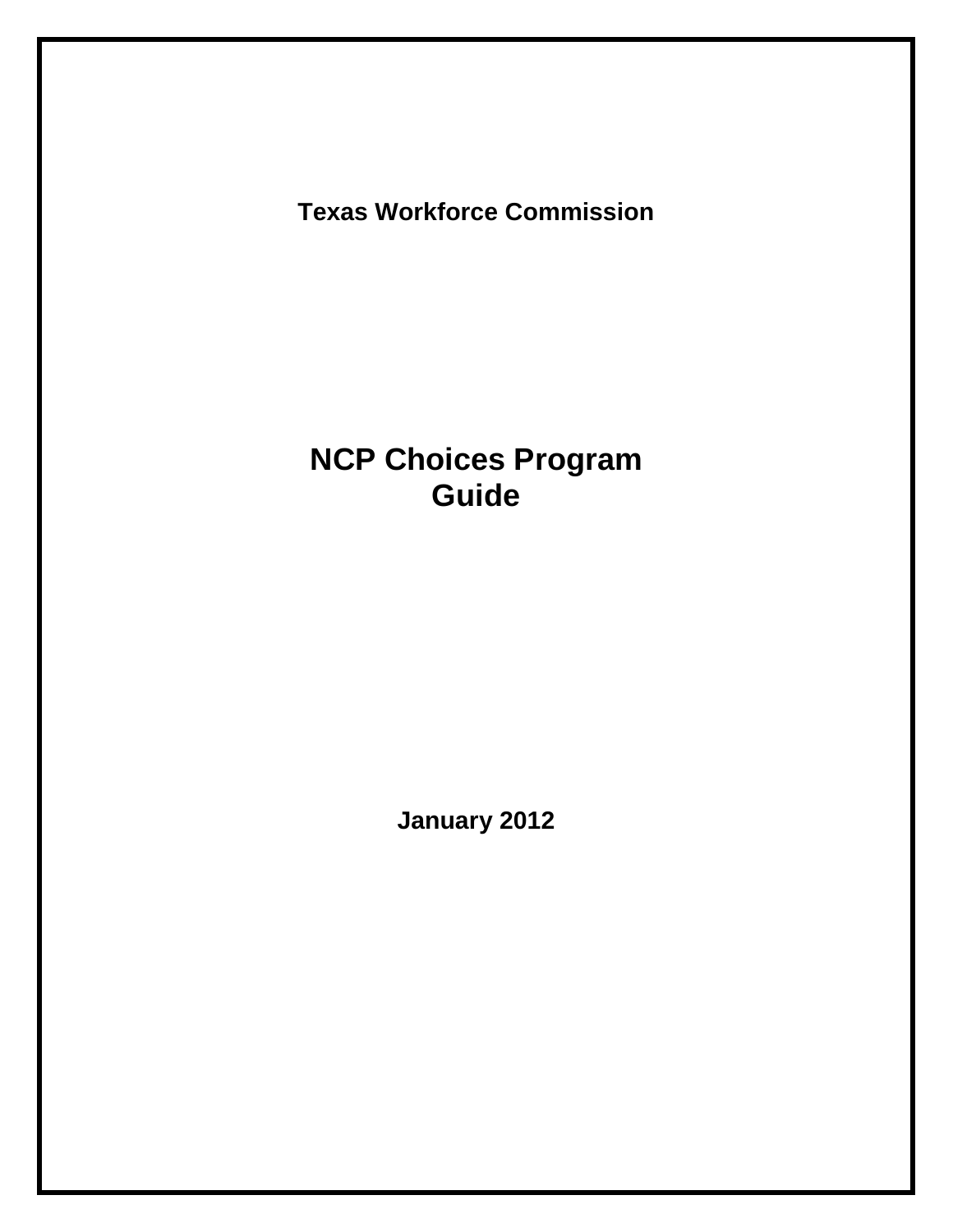## **Table of Contents**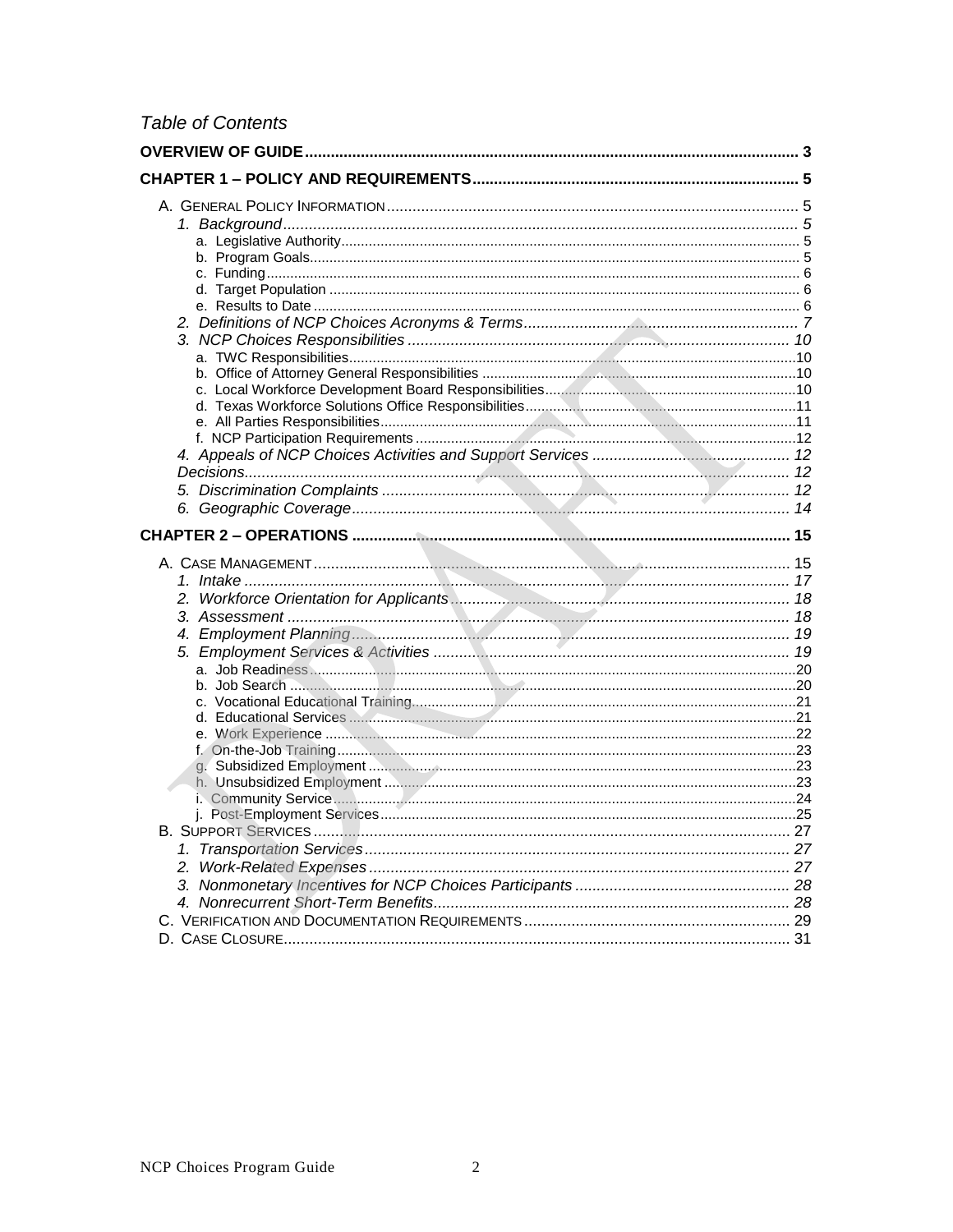# <span id="page-2-0"></span>**Noncustodial Parent Choices Program Guide**

## **Overview of Guide**

## **Purpose**

The purpose of this guide is to provide:

- policies and procedures for the Noncustodial Parent (NCP) Choices program; and
- guidance and information on assisting NCP Choices participants in their efforts to obtain and retain employment and meet their child support obligations.

## **Objectives**

The objectives of this guide are to:

- communicate expectations for NCP Choices participation and program requirements;
- ensure service consistency; and
- improve links between partner agencies.

## **Target Audience**

The target audience for this guide is:

- Texas Workforce Solutions Office staff:
- Local Workforce Development Board (Board) staff; and
- Texas Workforce Commission (TWC) staff.

## **Chapters of the Guide**

The numbering system for this guide is based on numerical divisions, with alphabetical subdivisions.

Chapter 1: Policy and Requirements

Chapter 2: Operations

Chapter 3: List of Revisions

## **Changes to Guide Content**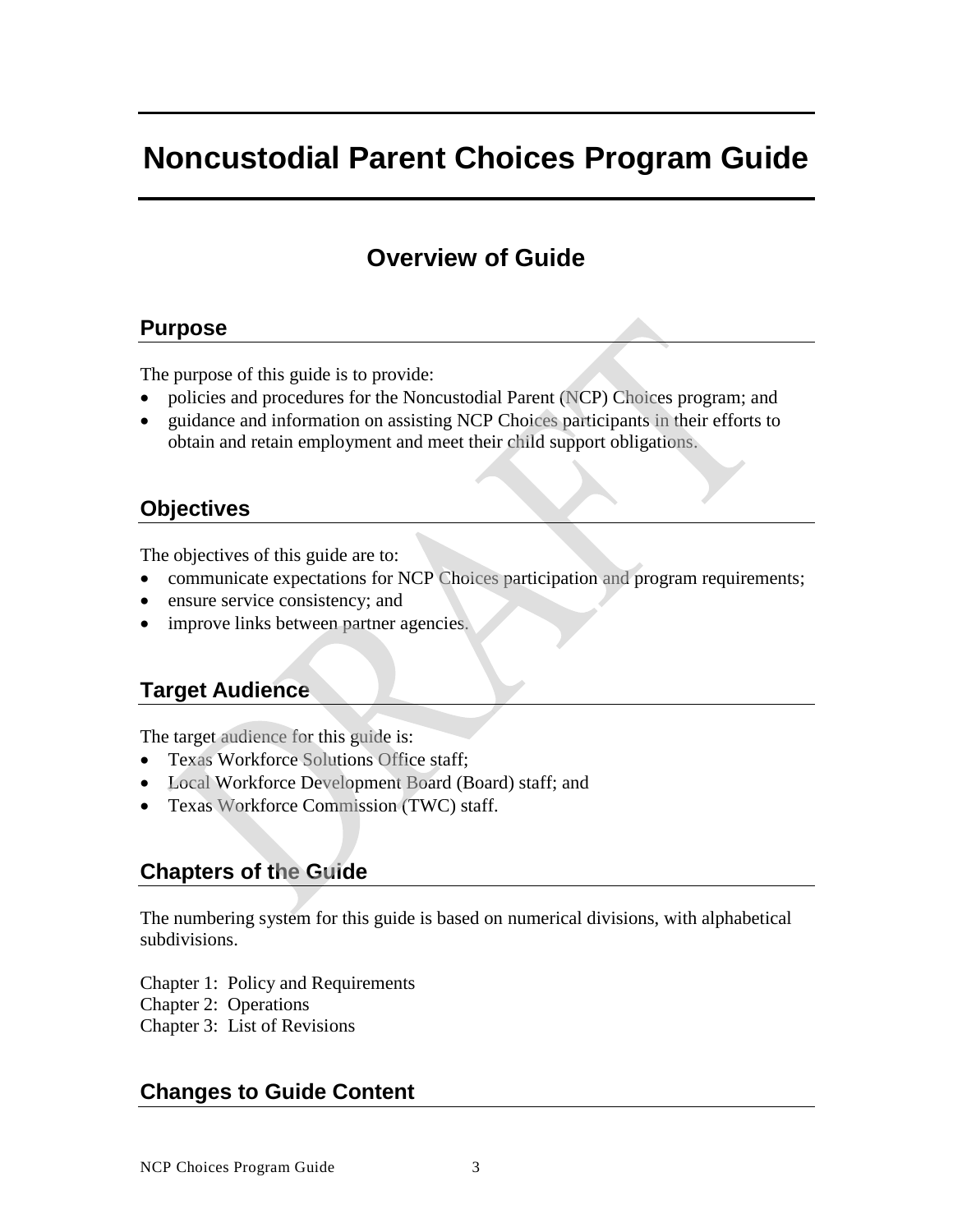TWC will update the guide, and notify Boards, when policy and/or automation changes affect the contents.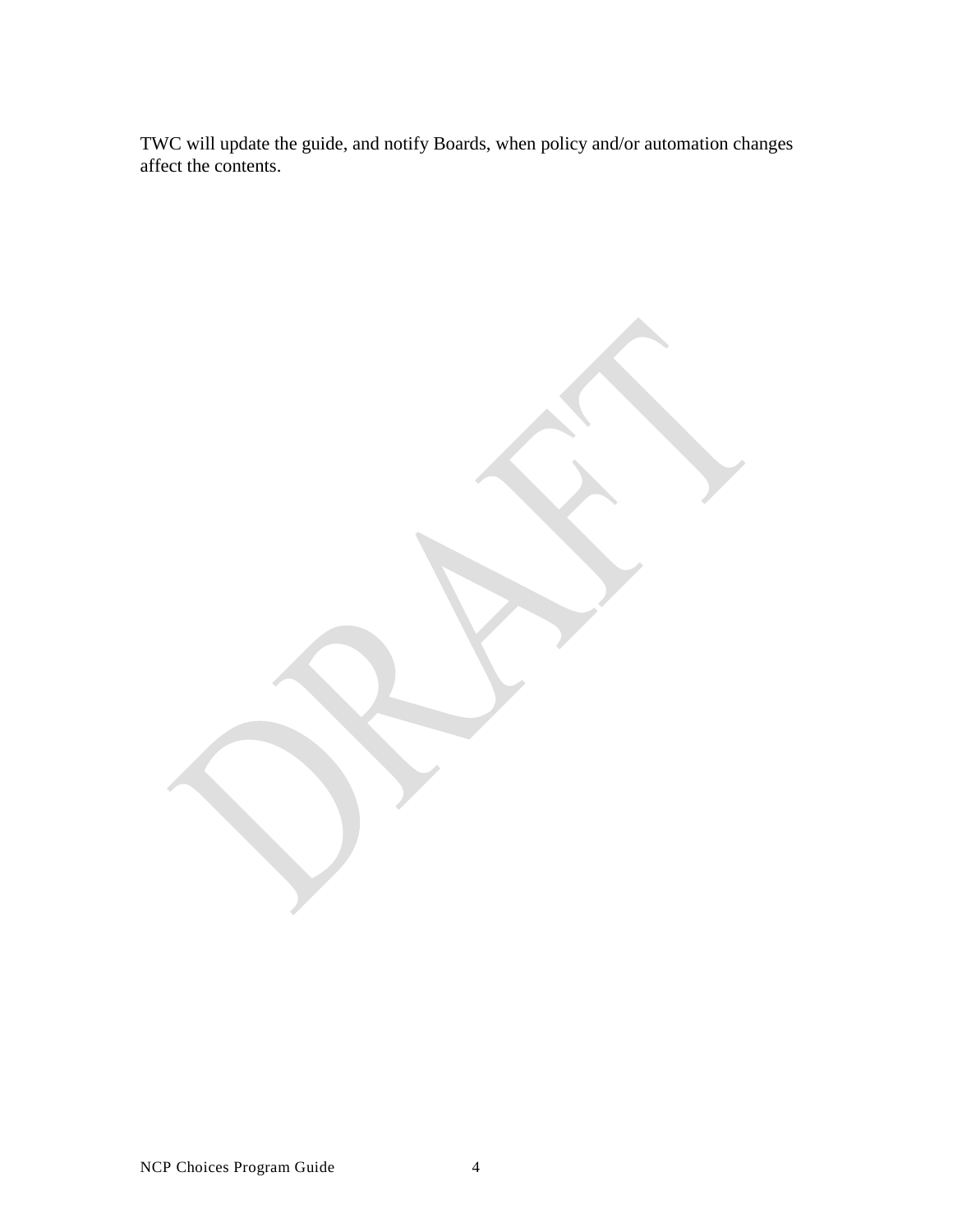# <span id="page-4-0"></span> **Chapter 1 – Policy and Requirements NCP Choices Program**

## **A. GENERAL POLICY INFORMATION**

## **1. Background**

### **a. Applicable Contract Authorities**

The Noncustodial Parent (NCP) Choices program is authorized under Texas Labor Code §302.0035, the TANF State Plan and the following federal statutes and regulations:

Temporary Assistance for Needy Families (TANF) provisions in the Social Security Act, 42 U.S. Code (U.S.C.) §§ 601-619, as amended or supplemented by:

- Personal Responsibility and Work Opportunity Reconciliation Act of 1996, 42 U.S.C. §§ 601 et seq.;
- Balanced Budget Act of 1997, Public Law (Pub.L.) 105-33;
- Deficit Reduction Act of 2005, Pub.L.109-171;

## **b. Program Goals**

Initiated in August 2005, NCP Choices is a collaborative effort of the Texas Workforce Commission (TWC), the Office of the Attorney General (OAG) of Texas, Local Workforce Development Boards (Boards) and their Workforce Solutions Office staff, and family court judges. The program targets low-income unemployed or underemployed noncustodial parents (NCPs) who are behind on their child support payments and whose children are current or former recipients of public assistance.

The goal of the program is to help NCPs overcome substantial barriers to employment and career advancement while becoming economically selfsufficient and making consistent child support payments.

The success of the NCP Choices program is largely attributable to four core elements:

 certain consequences," up to, and including, jail time; 1. Court-ordered program participation. Failure to participate leads to "swift and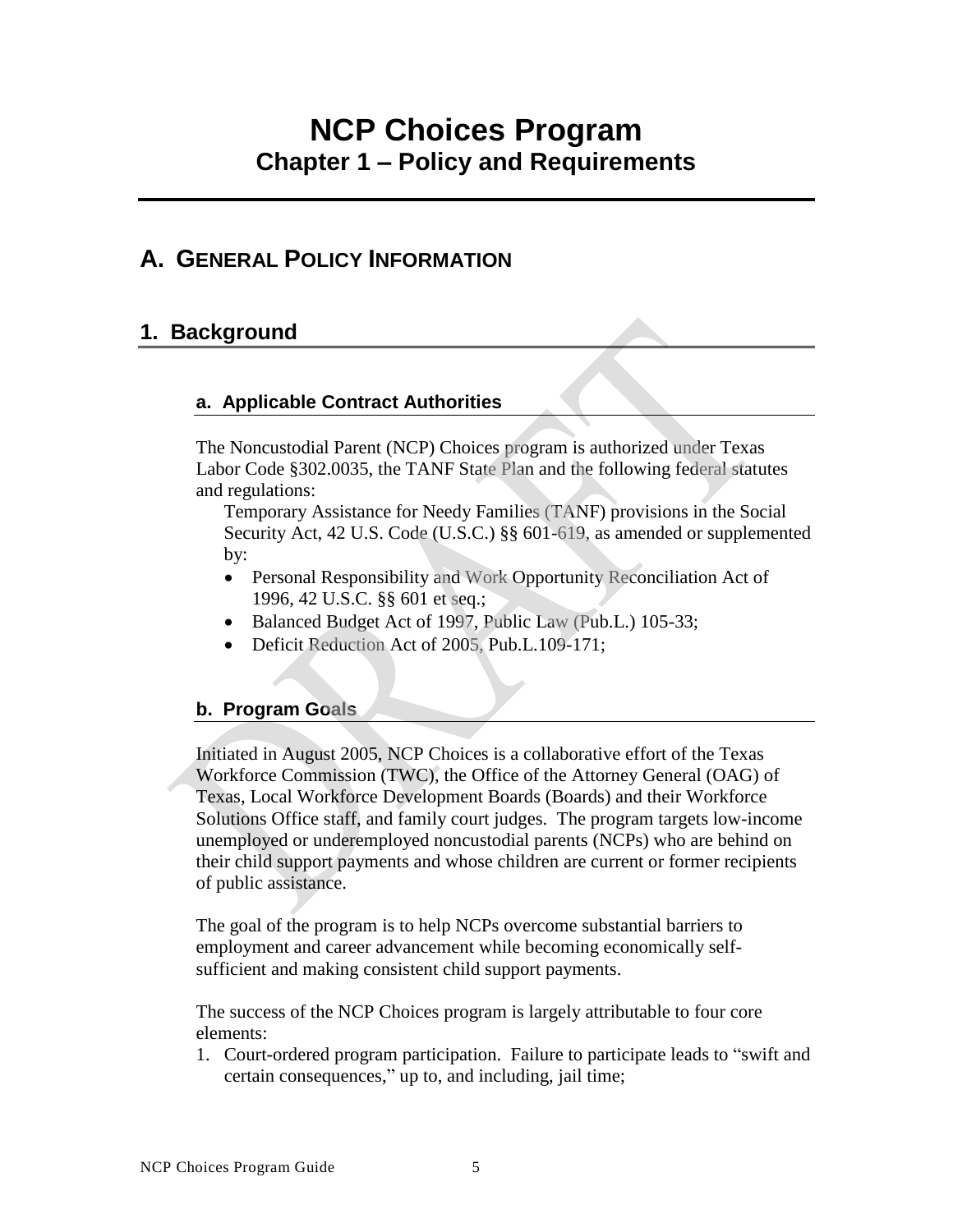- <span id="page-5-0"></span> immediately after being ordered into the program; 2. Presence of Workforce Solutions Office staff at the court to meet with NCPs
- 3. Intensive case management by Workforce Solutions Office staff, including weekly in-person contact until NCPs enter employment, and monthly verification of continued employment; and
- and progress in the program. 4. Close communication with program partners regarding NCPs' participation

#### **c. Funding**

Funded with statewide TANF funds, the NCP Choices program is modeled on previous NCP employment programs and Texas's TANF employment and training program, Choices. NCPs that are ordered into the program by the court system either participate willingly in the program or are subject to consequences determined by the court.

### **d. Target Population**

To be eligible for NCP Choices, an NCP must:

- have a child support case in which the child and/or custodial parent is a current or former recipient of TANF or Medicaid benefits;
- be delinquent in child support payments (enforcement cases only);
- be unemployed or underemployed;
- reside in the geographical area served by the participating Board;
- be legally able to work in the United States; and
- have a court order mandating participation in the NCP Choices Program.

Only NCPs who meet all of the criteria listed above may participate in NCP Choices. New participants cannot be referred to NCP Choices by staff or other programs, and prior participants cannot resume participation without a new order or referral. A noncustodial or custodial parent who is not eligible for NCP Choices may still access workforce services as a universal customer through the local Workforce Solutions Offices.

#### **e. Results to Date**

Despite the fact that this is one of the hardest-to-serve populations, the NCP Choices program has seen unprecedented employment, job retention, and child support results. Between August 2005 and August 2010 (FYs 2006-2010):

- 70 percent of participating NCPs entered employment (on average, within 9 weeks), and
- 63 percent retained employment for at least six months.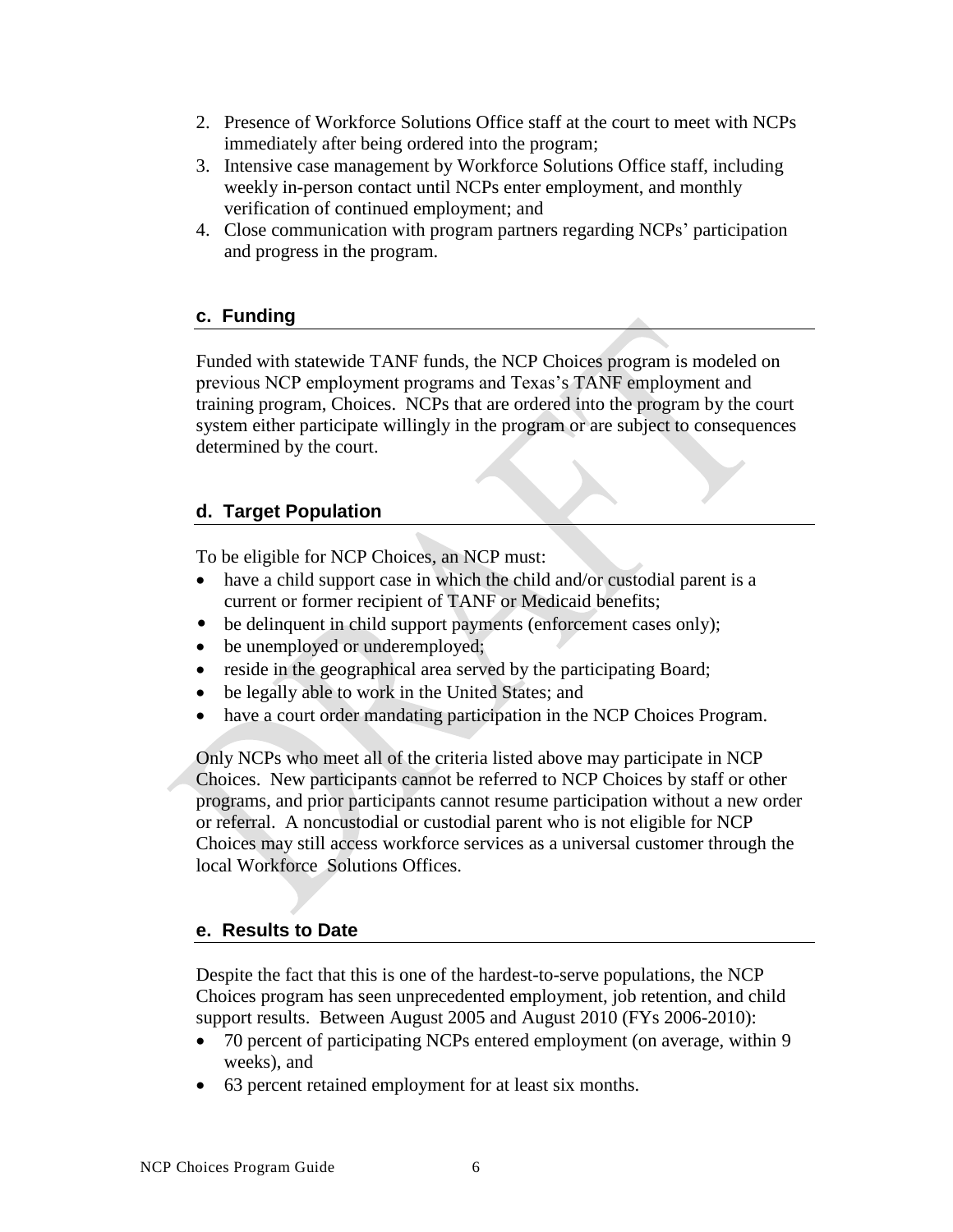<span id="page-6-0"></span>In addition:

- Custodial parents are 21% less likely to receive TANF benefits;
- More than \$41 million in child support was collected through September 2011; of which approximately 10% has gone to repay TANF, Medicaid, foster care, and child support collections programs.

## **2***.* **Definitions of NCP Choices Acronyms and Terms**

**IV-D**—The section of the Social Security Act which outlines the federal regulations relating to child support collections.

**IV-D Court**—court that handles cases related to paternity and child support.

**Acknowledgement of Paternity (AOP)**—when both parents sign an Acknowledgment of Paternity and it is filed with the Bureau of Vital Statistics, the biological father becomes the legal father. Once paternity has been established, the father's name is placed on the birth certificate. A court can then order the father to pay child support and grant him the right to visitation or possession of his child.

**Administrative Income Withholding (AIW)**—child support that is automatically taken out of an NCP's wages, also known as garnishing wages or an Income Withholding Order (IWO).

**Arrears**—unpaid child support debt.

**Assessment—**an in-depth evaluation of employability, educational history, vocational and educational skills, literacy levels, work experience, criminal history, special circumstances, and support service needs.

**Capias**—a writ (court order) issued by a court directing an officer to arrest the person named. This is also known as an arrest warrant or bench warrant.

**Child Support Review Process (CSRP)**—a non-adversarial way for parents to resolve legal issues about their child support without going to court. Parents meet with a child support officer to establish an order. Once an agreement is reached, a CSRP order is filed with the court and reviewed by a judge. After the judge has signed it, a CSRP order is legally binding and will be enforced just as any order obtained through a court proceeding.

the system at [https://www.oag.state.tx.us/cs/ofi/colts/login.php.](https://www.oag.state.tx.us/cs/ofi/colts/login.php) OAG also provides **Choices Online Tracking System (COLTS)**—the Web-based tracking and reporting system shared by TWC, Boards, Workforce Solutions Office staff, and OAG that is used to store and retrieve real-time NCP Choices participant data. Approved users may access related resources and information via the COLTS website, including: the COLTS User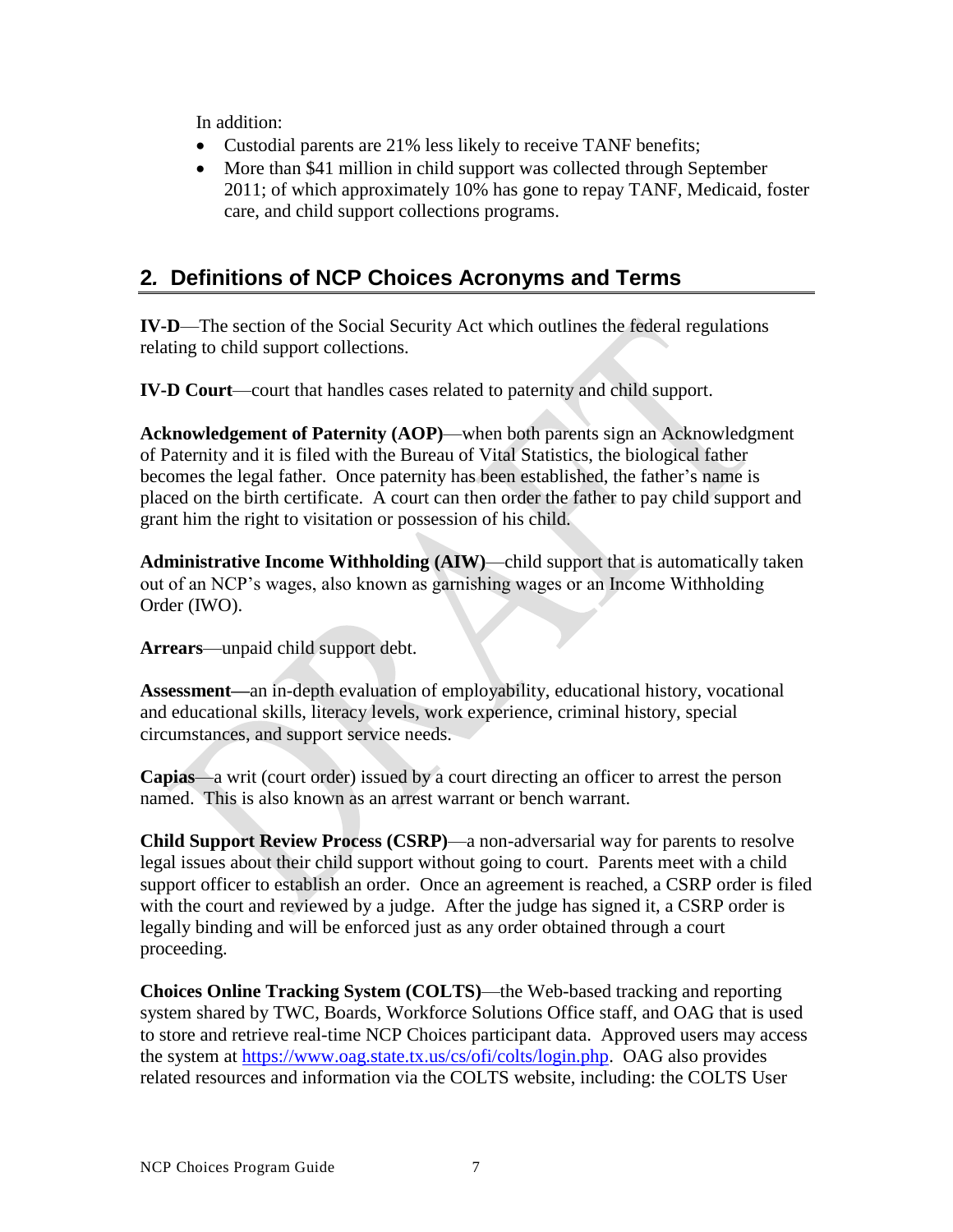and monthly statewide performance reports. Guide, the Authorization to Release Information form, a copy of the Board/OAG MOU,

 **Compliance hearing**—a court hearing to review an NCP's compliance with program requirements. Compliance hearings are typically scheduled for enforcement cases at 30, 60, or 90 days (depending on the court) from the date an NCP is ordered into NCP Choices.

**Custodial parent**—the individual who has primary care and custody of the child.

**Deferred commitment**—court order in which an NCP's jail sentence (commitment) is deferred to a future court date, at which time the NCP may begin serving his or her jail sentence.

**Domestic Relations Office (DRO)—county court office that provides information and** services related to child support orders, including collections, support and possession of and access to children, and enforcement of orders for child and medical support.

**Enforcement hearing**—court hearing in which solutions to obtain child support payments are applied. Enforcement hearings are not held unless the noncustodial parent has past due, unpaid child support payments or is considered to be in arrears.

**Establishment hearing**—court hearing that establishes paternity and child support payment levels.

**Income Withholding Order (IWO)—a court order requiring that child support is** automatically taken out of an NCP's wages, also known as garnishing wages or Administrative Income Withholding (AIW).

**Individual Employment Plan (IEP)**—a plan of action developed by Workforce Solutions Office staff with the NCP Choices participant and based on assessments of the NCP's skills, strengths, and abilities, with the goal of self-sufficiency through employment. The IEP must include post-employment service strategies to assist the NCP with employment retention and advancement.

**Local Workforce Development Board**—the organization responsible for the planning and oversight of workforce services within a designated Local Workforce Development Area (workforce area).

 **Motion to revoke (MREV)**—the revocation of a suspended or delayed commitment MREV requesting that the judge revoke the suspended or deferred commitment and issue a warrant for the arrest of the NCP. This is also known as Motion to Revoke Probation or order. If an NCP does not comply with his or her child support order, OAG submits an MTRP.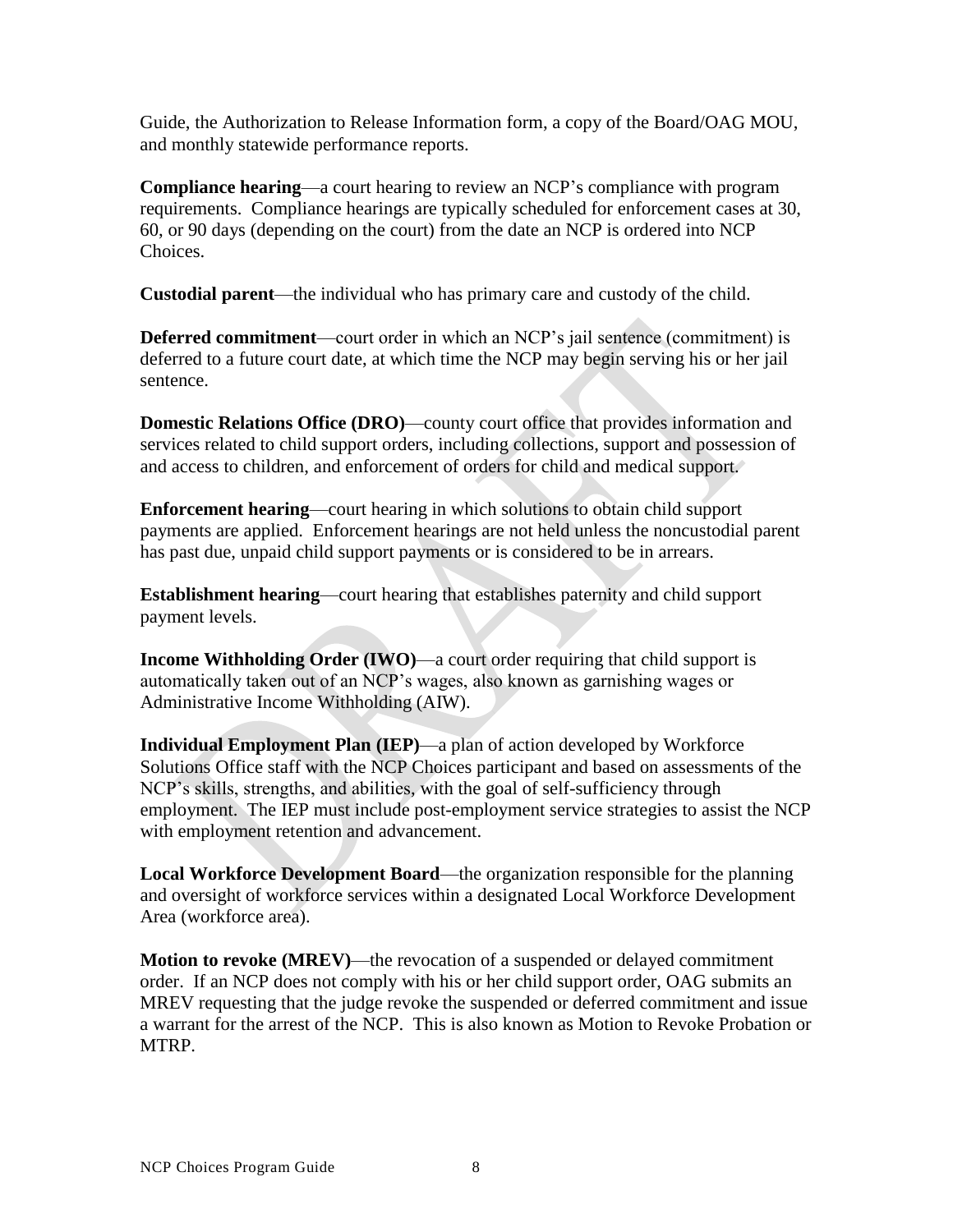**NCP Choices participant**—an individual who is participating in the NCP Choices program as directed by an enforcement or establishment order.

**Noncompliance**—noncooperation with NCP Choices program guidelines, including a lack of participation in work search activities, lack of response to outreach notices, or nonpayment of child support.

**Noncustodial Parent (NCP)**—an individual who does not have primary care or custody of his or her child and is required to pay child support; also known as the obligor.

**Obligor—**the person responsible for paying child support; also known as the noncustodial parent.

**Obtained Employment** – when an NCP enters employment while participating in NCP Choices. This is different from Common Measures' Entered Employment performance measure.

**Office of the Attorney General (OAG)—the state agency serving as legal counsel for** the State of Texas; among other duties, it is charged with the collection of court-ordered child support.

**Retained Employment** – when an NCP has held employment for six months while in the NCP Choices program.

**Suspended commitment**—court order in which an NCP's jail sentence (commitment) is suspended.

**Texas Child Support Enforcement System (TXCSES)**—the OAG data-automation system used for storing and retrieving NCP case information and status.

 demographics and performance. The *NCP Choices TWIST Quick Reference Guide* is **The Workforce Information System of Texas (TWIST)**—the TWC data automation system used for storing and retrieving NCP Choices participant data, such as available at [http://www.twc.state.tx.us/welref/ncpdeskaid.pdf.](http://www.twc.state.tx.us/welref/ncpdeskaid.pdf)

**Work Activities**—Work activities for the purposes of this program include the following activities: Job Readiness, Job Search, Vocational/Educational Training, Work Experience, On-the-Job Training, Subsidized Employment, Unsubsidized Employment, and Community Service.

**Workforce Orientation for Applicants (WOA)**—an orientation that includes information on available Texas workforce system services designed to assist job seekers in obtaining employment.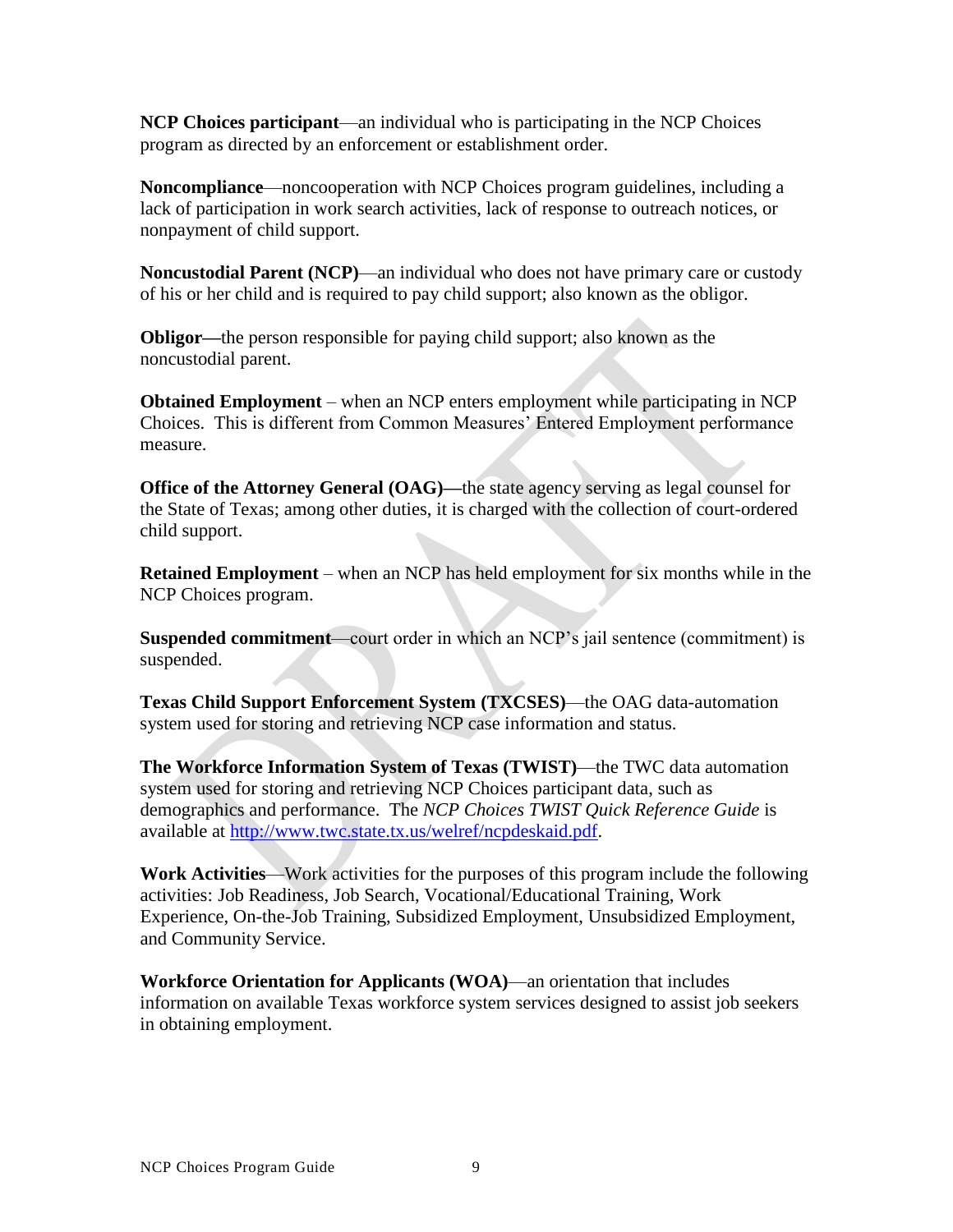## <span id="page-9-0"></span> **3***.* **NCP Choices Responsibilities**

### **a. TWC Responsibilities**

#### TWC:

- issues rules, policies, and guidelines;
- contracts with Boards to provide services;
- conducts regular site visits, in coordination with OAG staff, to NCP Choices program areas to meet with Board, Workforce Solutions Office, and OAG staffs to review program progress and to identify necessary program enhancements;
- provides training and technical assistance to participating Board and Workforce Solutions Office staffs as necessary and appropriate;
- analyzes and monitors fiscal and performance activities on an ongoing basis; and
- coordinates with OAG to identify and implement enhancements to NCP Choices.

### **b. Office of Attorney General Responsibilities**

#### OAG:

- identifies eligible NCPs who may benefit from participation in NCP Choices;
- communicates NCP Choices benefits and consequences to NCPs who are, or or may be, ordered court into NCP Choices;
- prepares appropriate NCP court orders, including provisions to participate in NCP Choices;
- uses COLTS to maintain a comprehensive log of participant outcomes;
- sets enforcement hearings or expedites NCPs' removal from NCP Choices upon notification of an NCP's non-compliance with program guidelines; and
- participates in monthly meetings with Board and Workforce Solutions Office staff to review program progress and to identify necessary program enhancements.

#### **c. Local Workforce Development Board Responsibilities**

The Board shall design systems, subcontracts, and structures supporting the provision of services, and supporting strategies reasonably calculated to achieve the goals of the NCP Choices Program.

Boards must:

provide ongoing oversight and management of the NCP Choices program;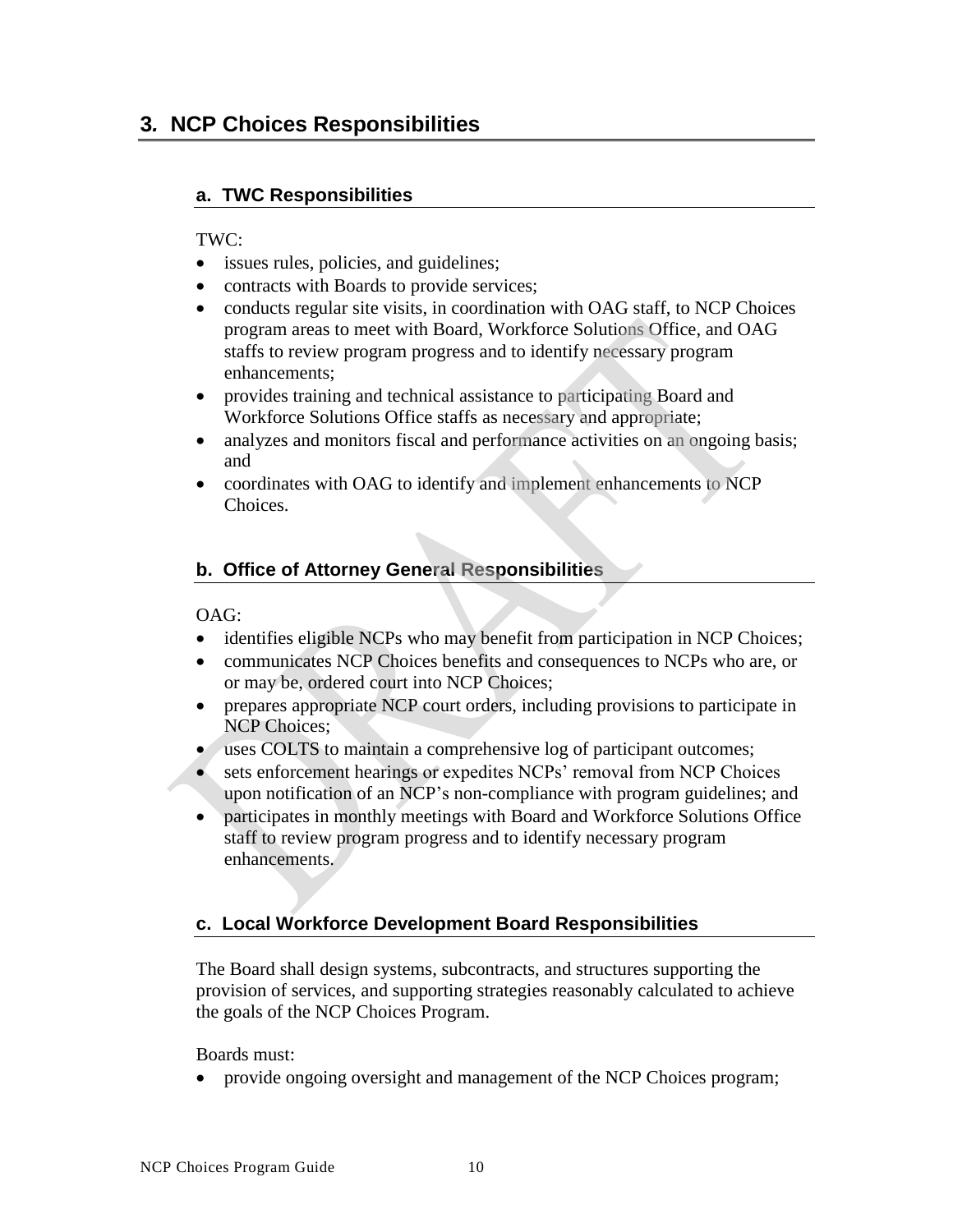- <span id="page-10-0"></span>• analyze and monitor fiscal and grant award performance activities on an ongoing basis;
- provide technical assistance to Workforce Solutions Office staff as necessary and appropriate;
- develop and implement corrective action plans as needed to improve program performance;
- coordinate monthly NCP Choices meetings with OAG and Workforce Solutions Office staff to discuss and review program progress and to identify necessary program enhancements;
- develop a memorandum of understanding (MOU) with OAG that outlines both parties' program roles and responsibilities; and
- comply with all WD Letters and TWC issuances relating to the NCP Choices program.

## **d. Texas Workforce Solutions Office Responsibilities**

Boards must ensure that Workforce Solutions Offices designate a sufficient number of staff to serve as case managers, who are responsible for:

- attending court hearings to enroll eligible participants in the NCP Choices program and being available in subsequent hearings to provide testimony as needed;
- serving eligible participants by providing allowable employment services;
- accurately documenting case activity, services, employment, wages, and court order compliance within three (3) business days in TWIST and COLTS;
- coordinating program activities with TWC, Boards, OAG, and the local court system;
- co-enrolling participating NCPs in other workforce programs as necessary and appropriate;
- **•** participating in monthly NCP Choices meetings with Board and OAG staffs to review program progress and to identify necessary program enhancements;
- ensuring case managers each maintain a caseload of no more than 35 active cases; and
- complying with all WD Letters and TWC issuances relating to the NCP Choices program.

## **e. All Parties Responsibilities**

All parties must:

- formalize processes for sharing information regarding NCP Choices outcomes for reporting requirements, as appropriate and allowable;
- promote joint planning to include processes and procedures;
- provide coordinated services that address barriers to assisting participants with finding and retaining employment and payment of child support; and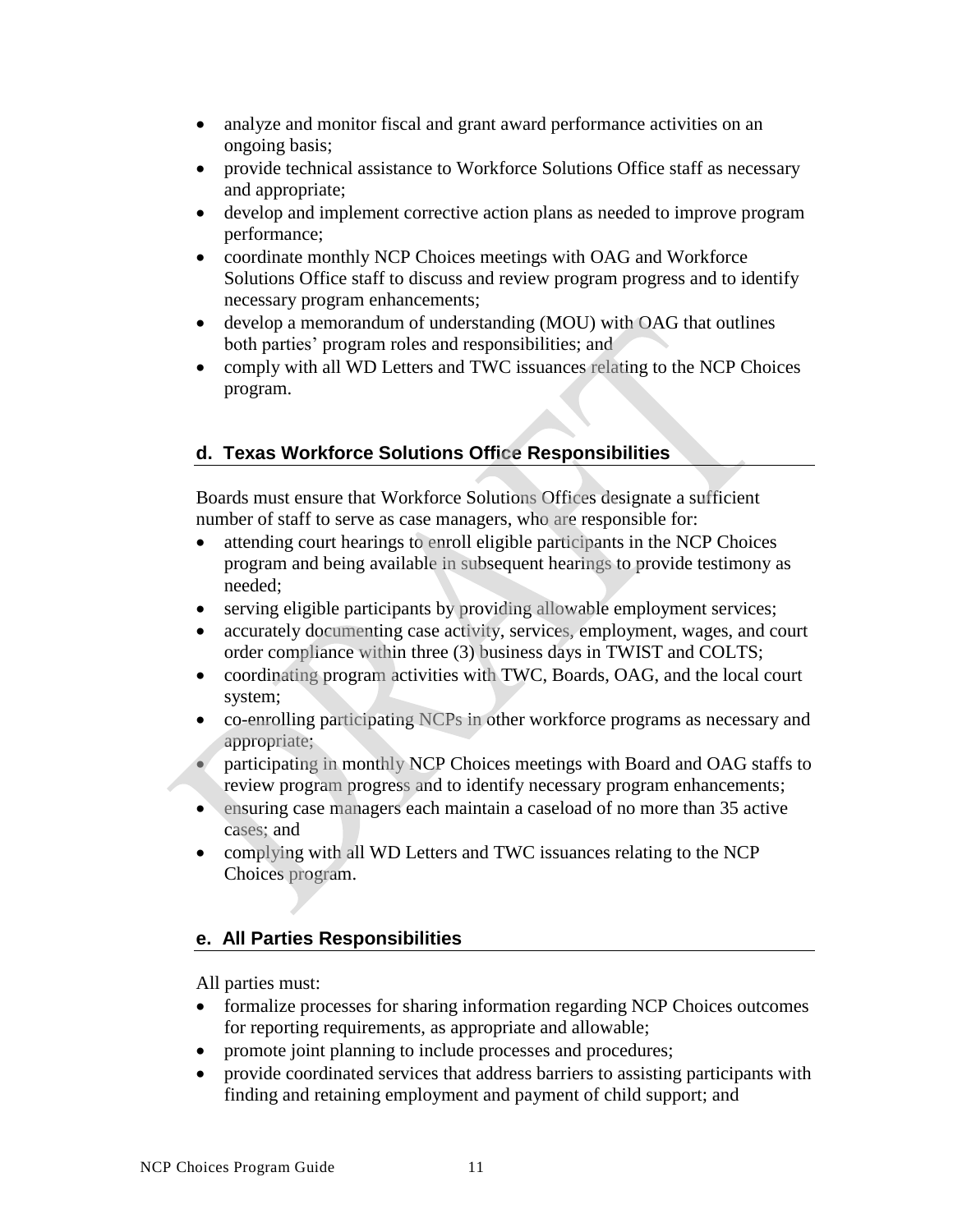<span id="page-11-0"></span> maintain the confidentiality of applicant information and use applicant data only for the administration of the parties' appropriate programs.

## **f. NCP Participation Requirements**

At a minimum, NCPs must:

- participate in work activities for 30 hours per week (see definition on page 9);
- meet in person with their NCP Choices case manager weekly concerning NCP Choices activities until employed;
- complete and return to the NCP Choices case manager all required forms related to NCP Choices activities and program participation;
- report to employers when referred;
- accept bona fide offers of suitable employment; and
- submit documentation verifying continued employment each month for six months.

## **4. Appeals of NCP Choices Activities and Support Services Decisions**

Boards must ensure that Workforce Solutions Office staff providing NCP Choices services informs NCPs of their rights to appeal a decision related to NCP Choices activities and support services. Boards must establish policies to inform individuals of their right to file an appeal if a determination adversely affects the type and level of services provided by the Board or its designee. This can be accomplished by:

- verbally informing NCPs of their appeal rights during employment planning meetings;
- distributing materials, including leaflets and brochures, during employment planning meetings at the Workforce Solutions Office, that inform NCPs of their rights to appeal; and
- posting signs in the Workforce Solutions Office regarding the right to appeal.

Boards must ensure that NCPs are provided with the Workforce Solutions Office's address, name of a contact person, and a specific time period for filing an appeal. NCPs can appeal a decision under the hearings process set forth in TWC's Integrated Complaints, Hearings, and Appeals rules at 40 TAC, Chapter 823 (http://www.twc.state.tx.us/twcinfo/rules/ch823.pdf ).

## **5. Discrimination Complaints**

NCPs alleging discrimination on the basis of age, race, color, national origin, or physical or mental disability have a right to file a written complaint of alleged discriminatory acts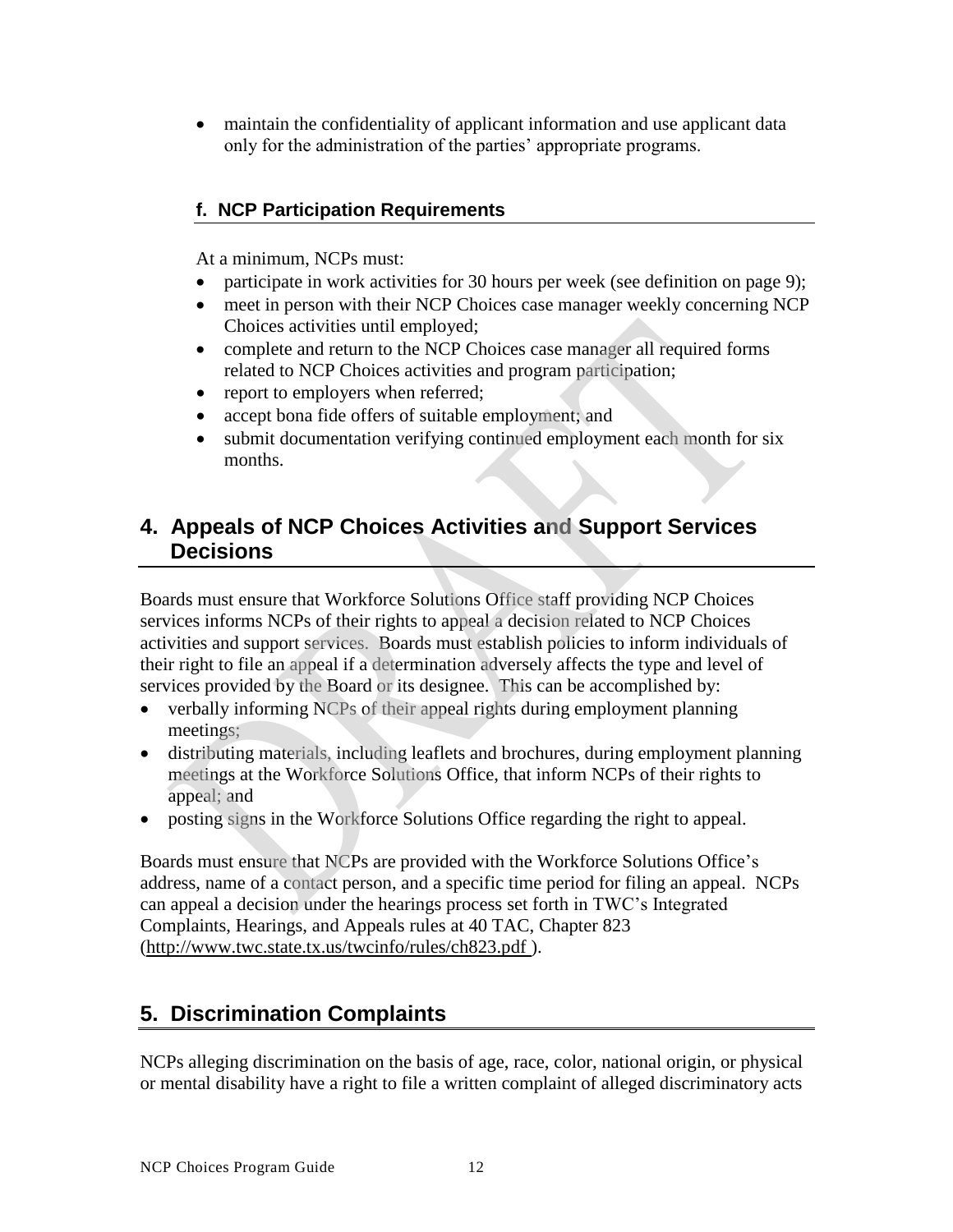within 180 calendar days from the date of the alleged discriminatory act. NCPs must

 submit complaints to the following address: Texas Workforce Commission Subrecipient Monitoring and Equal Opportunity Department 101 East 15th Street, Room 242T Austin, Texas 78778-0001

Boards must ensure that Board or Workforce Solutions Office staff advises NCPs who express an interest in filing a discrimination complaint of their rights to file a complaint and of the complaint procedures.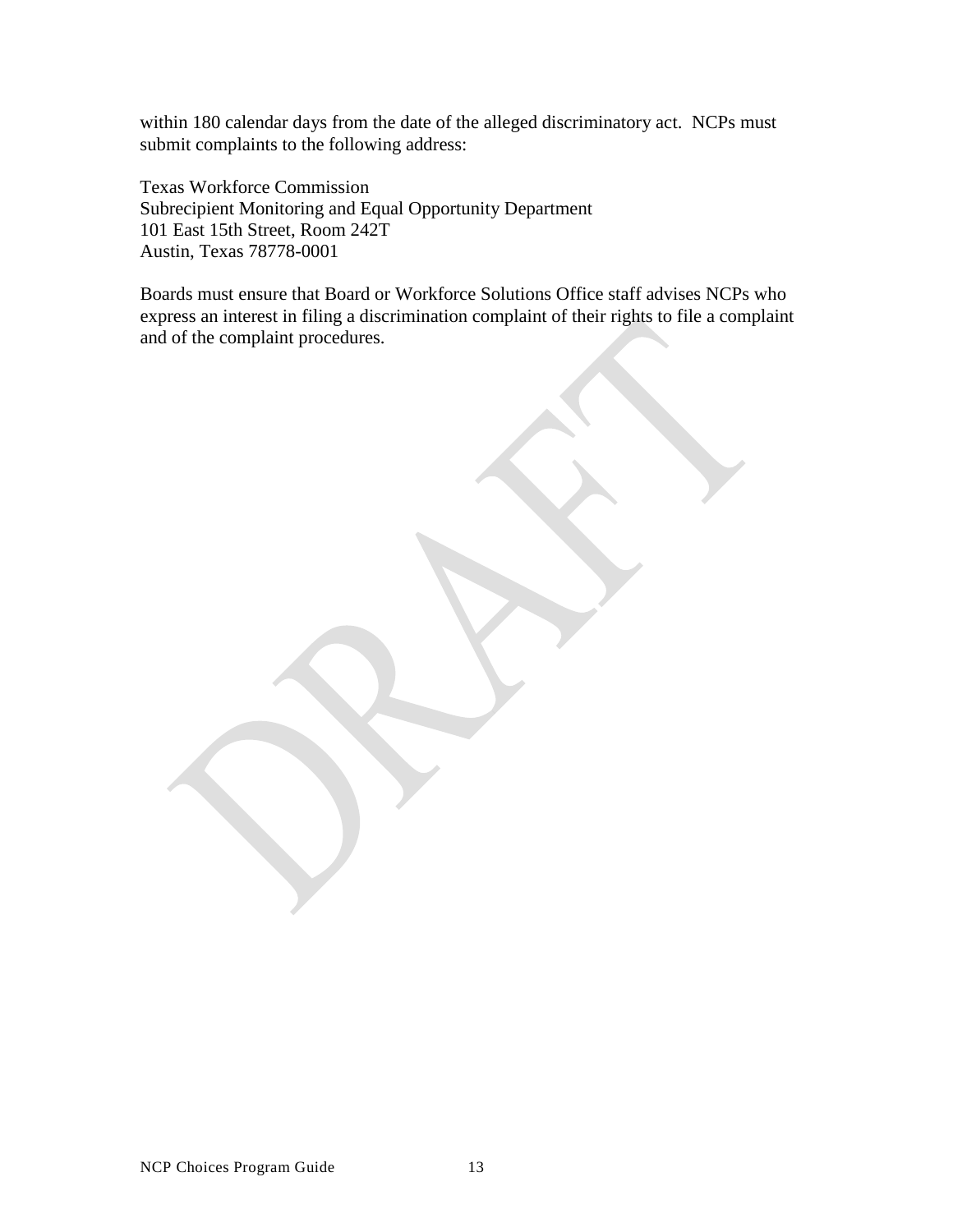## <span id="page-13-0"></span> **6. Geographic Coverage**

As of January 2012, the NCP Choices program operates in 17 workforce areas.



#### *Existing NCP Choices Sites*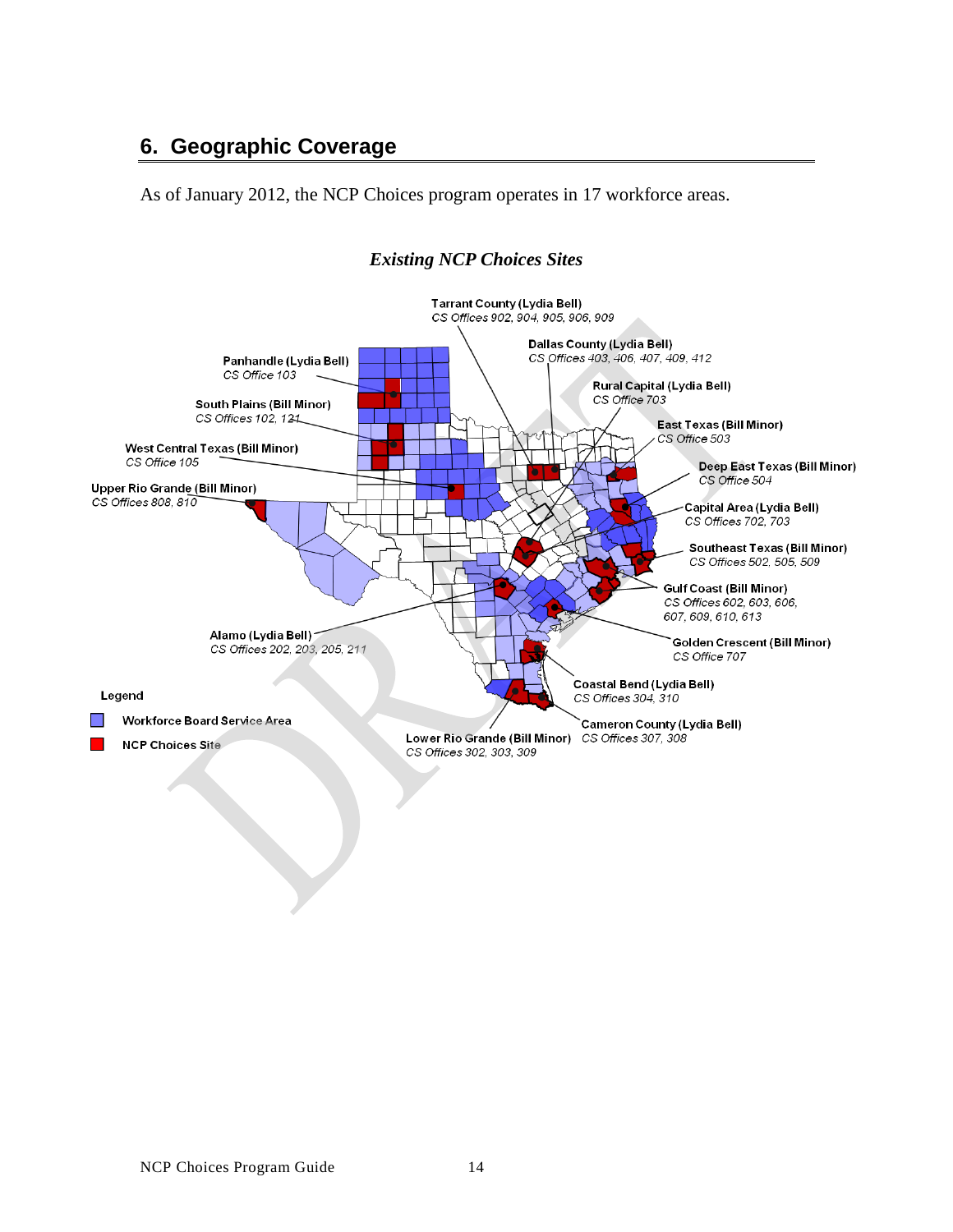# **NCP Choices Program Chapter 2 – Operations**

## <span id="page-14-0"></span> **A. CASE MANAGEMENT**

The role of Workforce Solutions Office staff in the NCP Choices program is to eliminate NCPs' barriers to employment so they can enter stable employment. Intensive case management is vital to ensuring that NCPs do not fall or slip, through the cracks.

Active participation is a basic requirement of NCP Choices. NCPs are required to participate in 30 hours of work activities per week, as directed by Workforce Solutions Office staff.

Boards must ensure that Workforce Solutions Office staff maintains:

- at least weekly in person contact with NCPs until they enter employment; and
- monthly contact with NCPs for six months after entering employment to track retention and provide post-employment services, as needed.

To provide effective case management, it is critical that Boards ensure that each Workforce Solutions Office staff person:

- carries an active caseload of no more than 35 active NCP cases at any given time;
- develops a thorough awareness of OAG's and the local court system's procedures and policies; and
- maintains ongoing communication with OAG staff regarding NCPs' program participation and progress.

Boards may coordinate information sharing and training with local OAG staff and additional technical assistance can be provided by TWC and/or OAG state staff.

In courts that hold compliance or review hearings, the court schedules and conducts judicial monitoring of cases. Boards must ensure that Workforce Solutions Office staff attends NCP hearings in conjunction with OAG, and provides testimony, when requested, regarding NCP compliance, noncompliance, and/or employment.

Boards must be aware that Workforce Solutions Office staff is not responsible for ensuring that NCPs make child support payments; however, monitoring and encouraging NCPs to make payments can be a critical part of an NCP's successfully meeting the terms of the court order.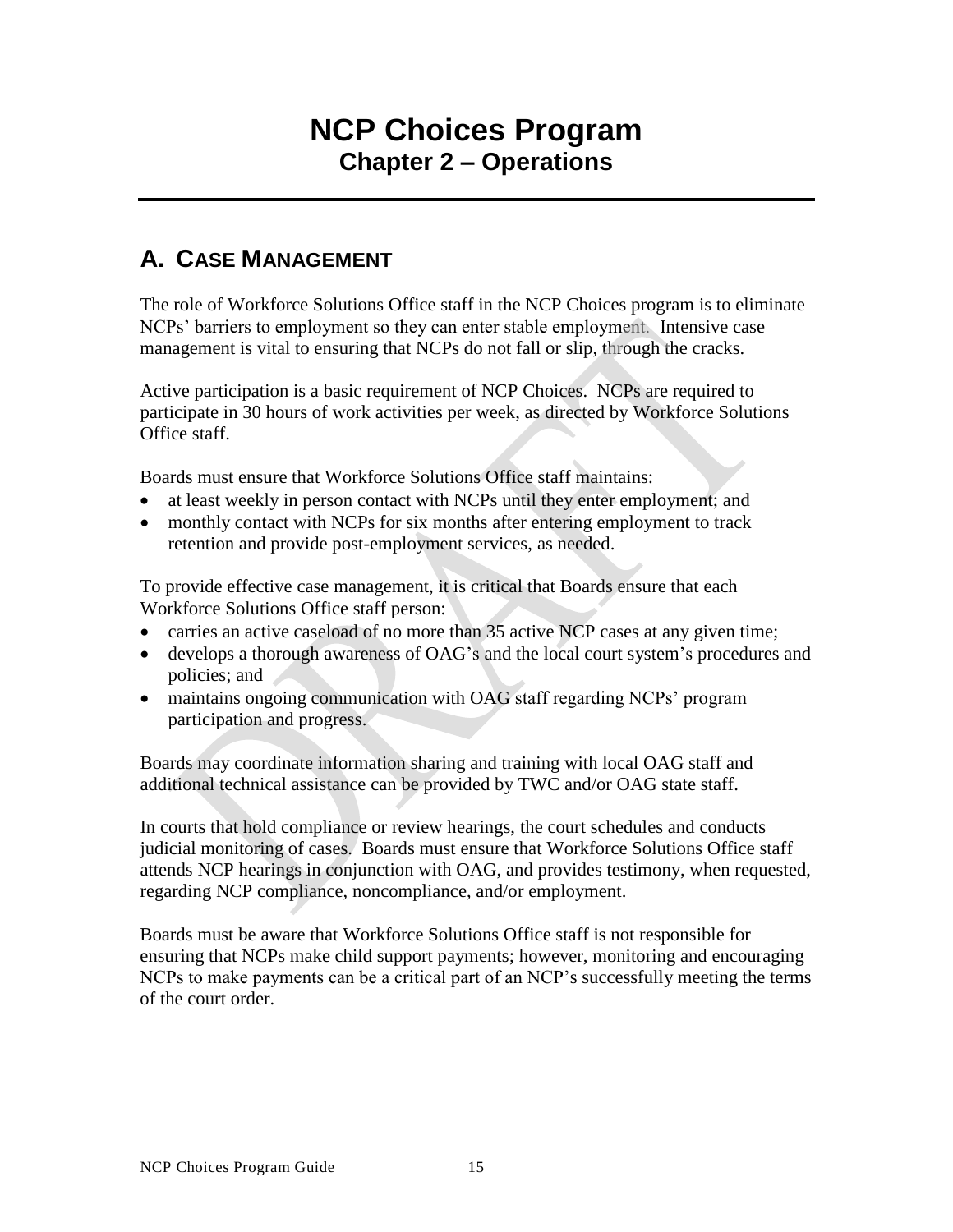



NCP Choices Program Guide 16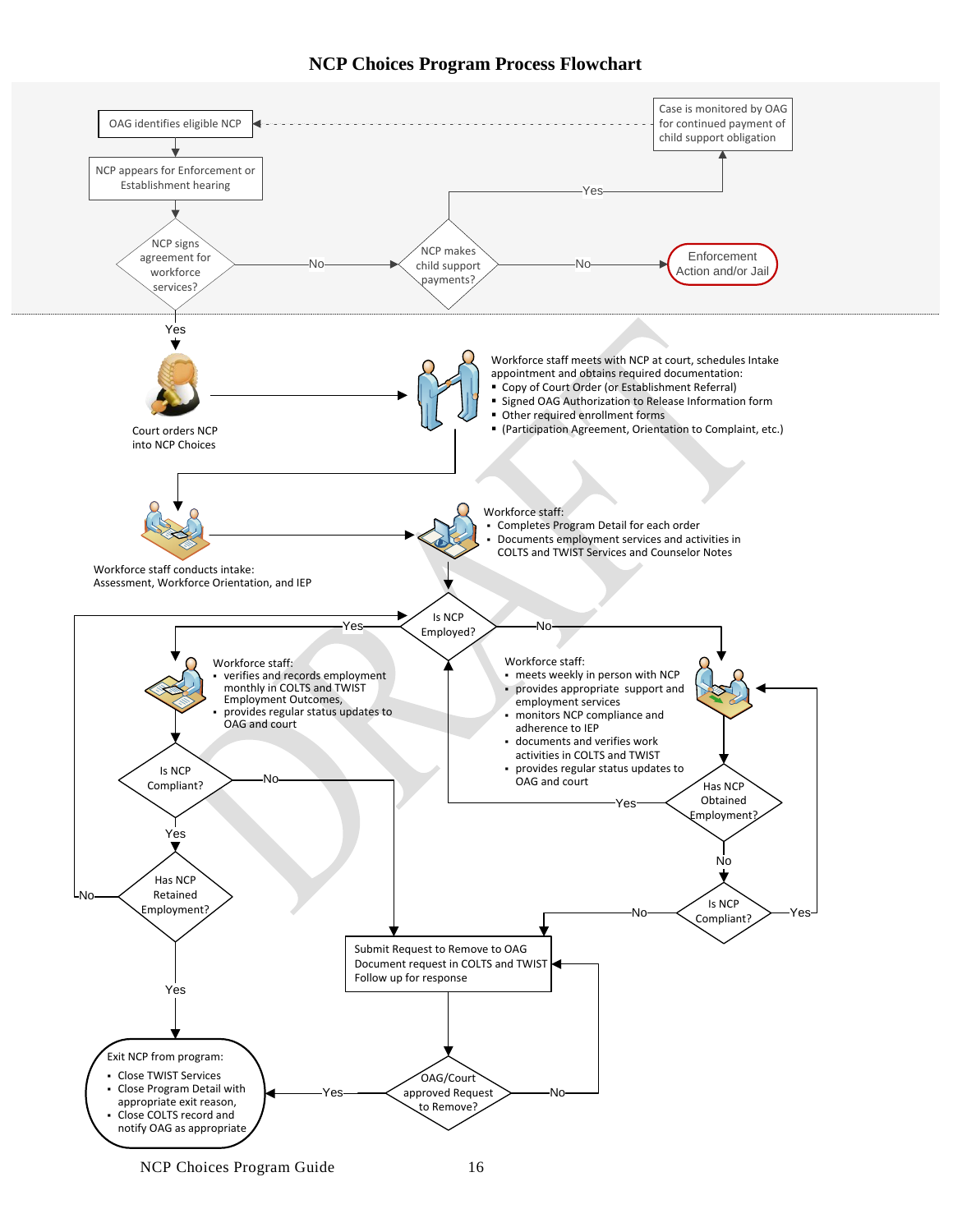## <span id="page-16-0"></span> **1. Intake**

 upcoming court dockets. Workforce does not outreach NCPs. Instead local OAG offices have monthly ordered-in goals, typically 15 NCPs per month per child support office or court; the exact number varies by site. OAG identifies eligible NCPs and works with the court to set hearings for NCP cases on

Boards must ensure that Workforce Solutions Office staff attends these hearings (note that professional dress and behavior is expected in the courtroom). Workforce Solutions Office staff attendance at these hearings:

- allows for almost constant communication between judges, OAG, and Workforce Solutions Office staff;
- eliminates confusion about whether the individual has been ordered to participate in the NCP Choices program, either due to an enforcement or an establishment case,
- enables Workforce Solutions Office staff to immediately obtain a copy of the court order; and
- provides Workforce Solutions Office staff with the opportunity to have immediate contact with the NCP, which both reinforces the partnership between the judge, OAG, and Workforce Solutions Office staff, and gives Workforce Solutions Office staff the chance to introduce NCPs to the program when they are most receptive.

Once an NCP agrees to participate in NCP Choices, the judge will order the NCP into the program. Boards must ensure that immediately after the NCP is ordered to participate in NCP Choices, Workforce Solutions Office staff meets with the NCP to:

- explain the court order (including consequences for noncompliance), the NCP Choices program requirements, and available workforce services;
- obtain a signed OAG Authorization to Release Information form (available on the COLTS site or from TWC program staff), and signed copies of other required enrollment forms (Workforce Participation Agreement, Orientation to Complaint, etc.); and
- schedule an initial appointment to meet again within one week to complete a Workforce Orientation, Initial Assessment and an Individual Employment Plan.

Boards must ensure that within one week of the court order date, Workforce Solutions Office staff:

- has received a copy of the court order mandating the NCP's participation, and
- has completed an initial intake with the NCP.

The initial intake can be completed at court, but is typically completed during the first meeting with the NCP after being ordered to participate in the program. At this time, Boards must ensure that Workforce Solutions Office staff

- provides a workforce orientation;
- completes a comprehensive assessment of employment needs (including the need for support services), and
- jointly develops an Individual Employment Plan (IEP) with the NCP, and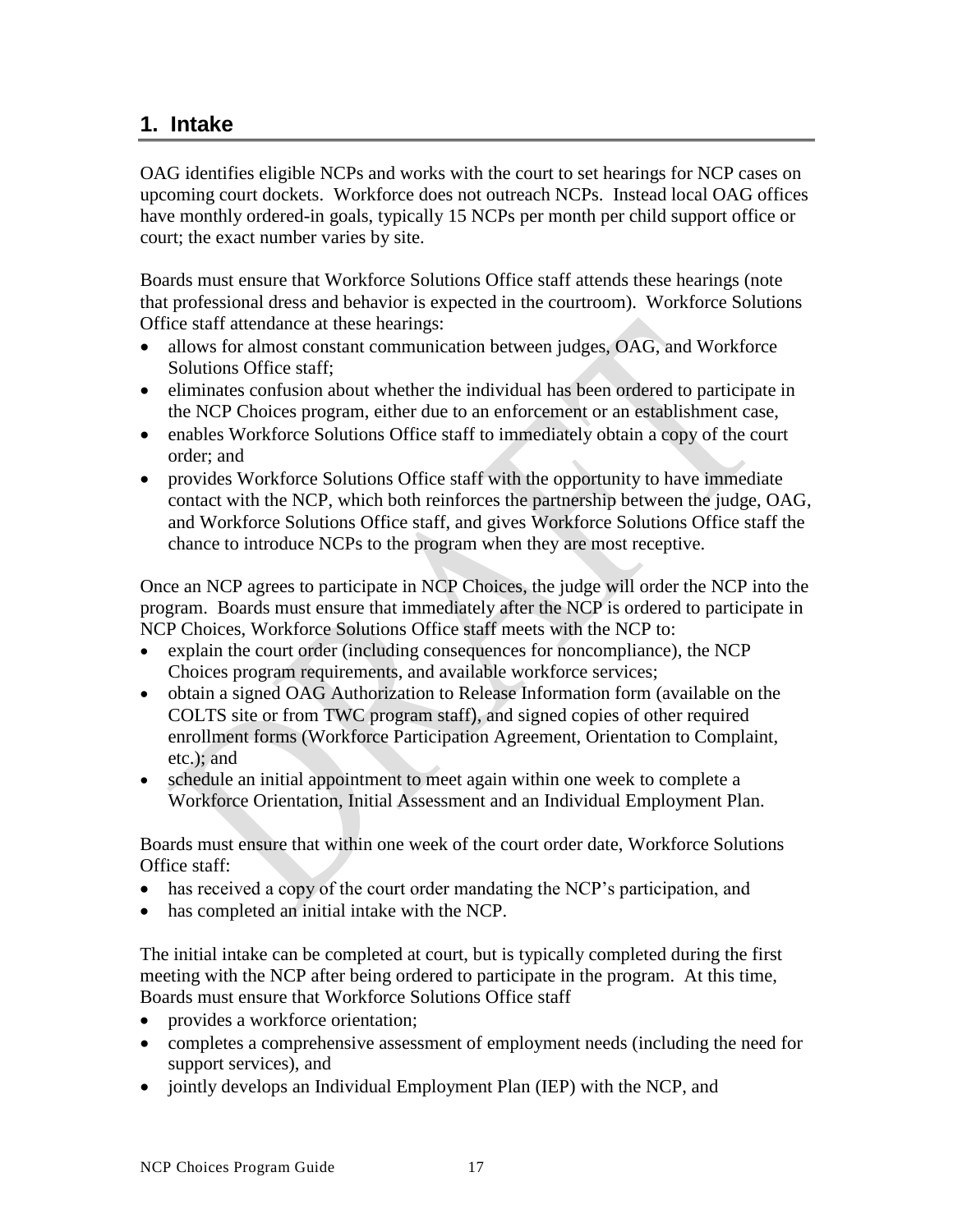<span id="page-17-0"></span>documents these services in TWIST and COLTS.

## **2. Workforce Orientation**

The purpose of the workforce orientation is to inform NCPs of the services and tools available to facilitate their entry into the workforce. Boards must ensure that Workforce Solutions Office staff:

- allows NCPs to participate in a regularly scheduled Workforce Orientation for Applicants; or
- presents comparable information to help NCPs understand:
	- $\triangleright$  the benefits and advantages of becoming employed;
	- $\triangleright$  available workforce services and tools:
	- $\triangleright$  individual and parental responsibility; and
	- $\triangleright$  the likely consequences of noncompliance.

At a minimum, each workforce orientation must provide:

- NCP Choices program participation requirements;
- potential consequences of noncompliance with program participation requirements; and
- information on:
	- $\triangleright$  how to find a job;
	- $\triangleright$  local labor market information;
	- $\triangleright$  job counseling, job search, and job referral assistance;
	- $\triangleright$  the availability of support services;
	- [WorkInTexas.com;](http://WorkInTexas.com)
	- $\triangleright$  other available services such as the Work Opportunity Tax Credit, Fidelity Bonding, Workforce Investment Act (WIA), and the Earned Income Tax Credit;
	- $\triangleright$  assistance with applications and résumés;
	- $\triangleright$  interests, aptitude, and educational testing;
	- books, magazines, or Internet links to careers and employers; and
	- $\triangleright$  resource room access (computers, phone, fax, etc.).

## **3. Assessment**

Boards must ensure that Workforce Solutions Office staff performs initial and ongoing assessments to:

- determine the employment and retention needs of all NCP Choices participants, including wage advancement and career development needs; and
- guide the development of an IEP.

Boards may develop their own procedures and documentation requirements relating to assessments, provided the assessments identify an NCP's:

vocational and education skills and training;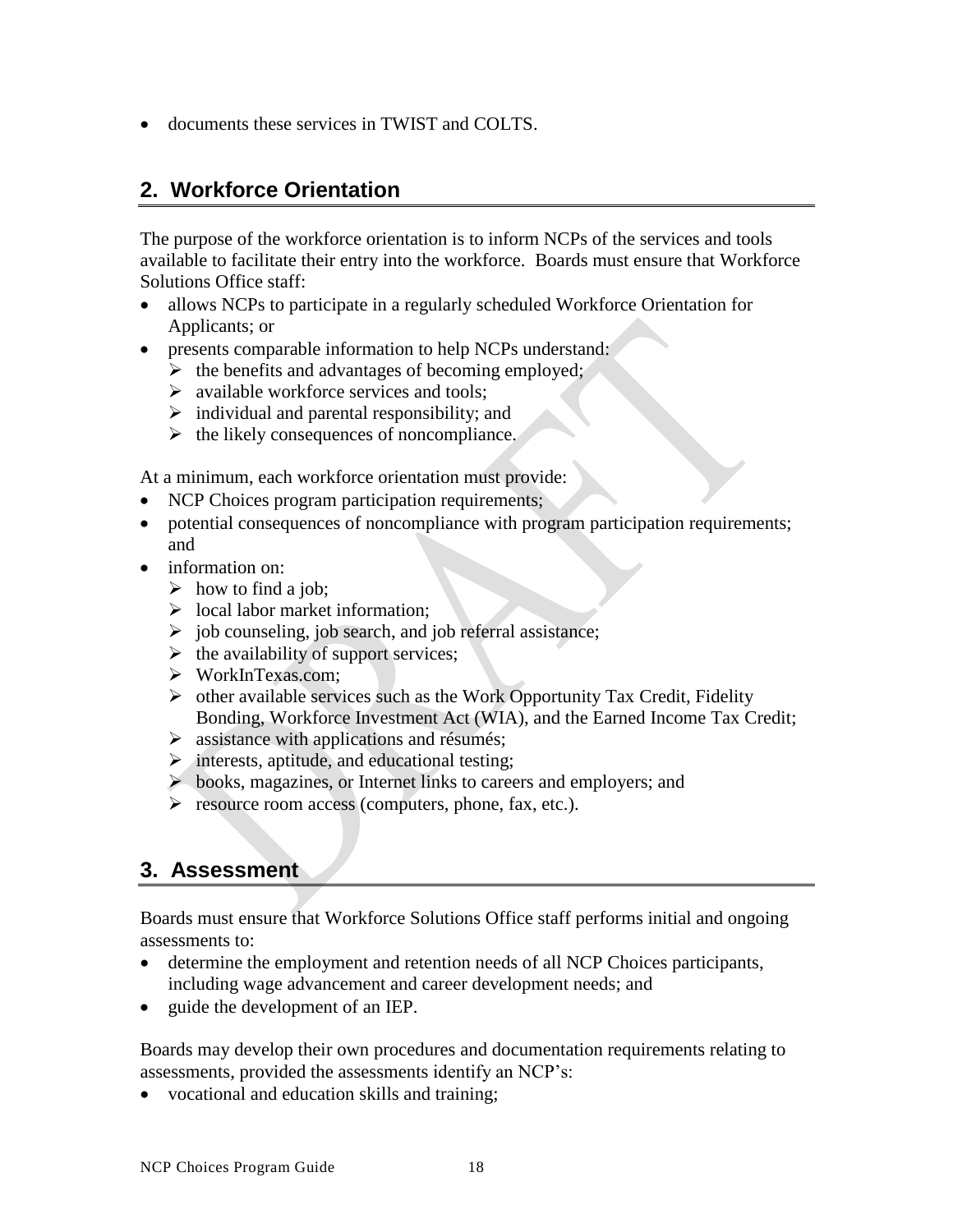- <span id="page-18-0"></span>• work experience;
- job interests and goals;
- pre- and post-employment skills development needs in order to determine the necessity of job-specific training;
- support service needs; and
- individual and family circumstances that could create barriers to employment or participation in NCP Choices.

## **4. Employment Planning**

Boards must ensure that Workforce Solutions Office staff jointly develops an IEP with each NCP to identify the participant's employment goals and the sequence of services and/or activities needed to transition to permanent employment. The IEP is an agreement with the NCP, describing each party's responsibilities.

Boards must ensure that Workforce Solutions Office staff:

- completes the initial IEP no later than one week following the date of intake; and
- includes the following elements in the IEP:
	- $\triangleright$  NCP's education level, skills, abilities, and interests
	- $\triangleright$  NCP's obstacles or barriers to successful program participation and goal attainment
	- $\triangleright$  NCP's long-term employment goal
	- $\triangleright$  NCP's short- and long-term objectives
	- $\triangleright$  Mutually agreed upon strategies, services, and activities to be provided to assist the NCP in achieving his or her goals
	- $\triangleright$  Progress updates
- along with the NCP, sign, and date the IEP;
- provides a copy of the IEP to the NCP;
- retains the original IEP in the NCP's case file;
- ensure that IEP development is entered as a service in TWIST and that counselor notes in both TWIST and COLTS reflect the elements of the IEP.

Boards must ensure that:

- the NCP and his or her case manager regularly review and update the IEP, based on any changes in the NCP's goals, objectives, needs, barriers, progress, or activities; and
- the case manager documents reviews and updates in TWIST and COLTS following each meeting with the NCP.

The IEP may be modified based on the individual's progress. The IEP is intended to be a living document that is routinely reviewed and updated as necessary, based on changes in the NCP's needs, barriers, goals and objectives, progress, and goal attainment.

## **5. Employment Services and Activities**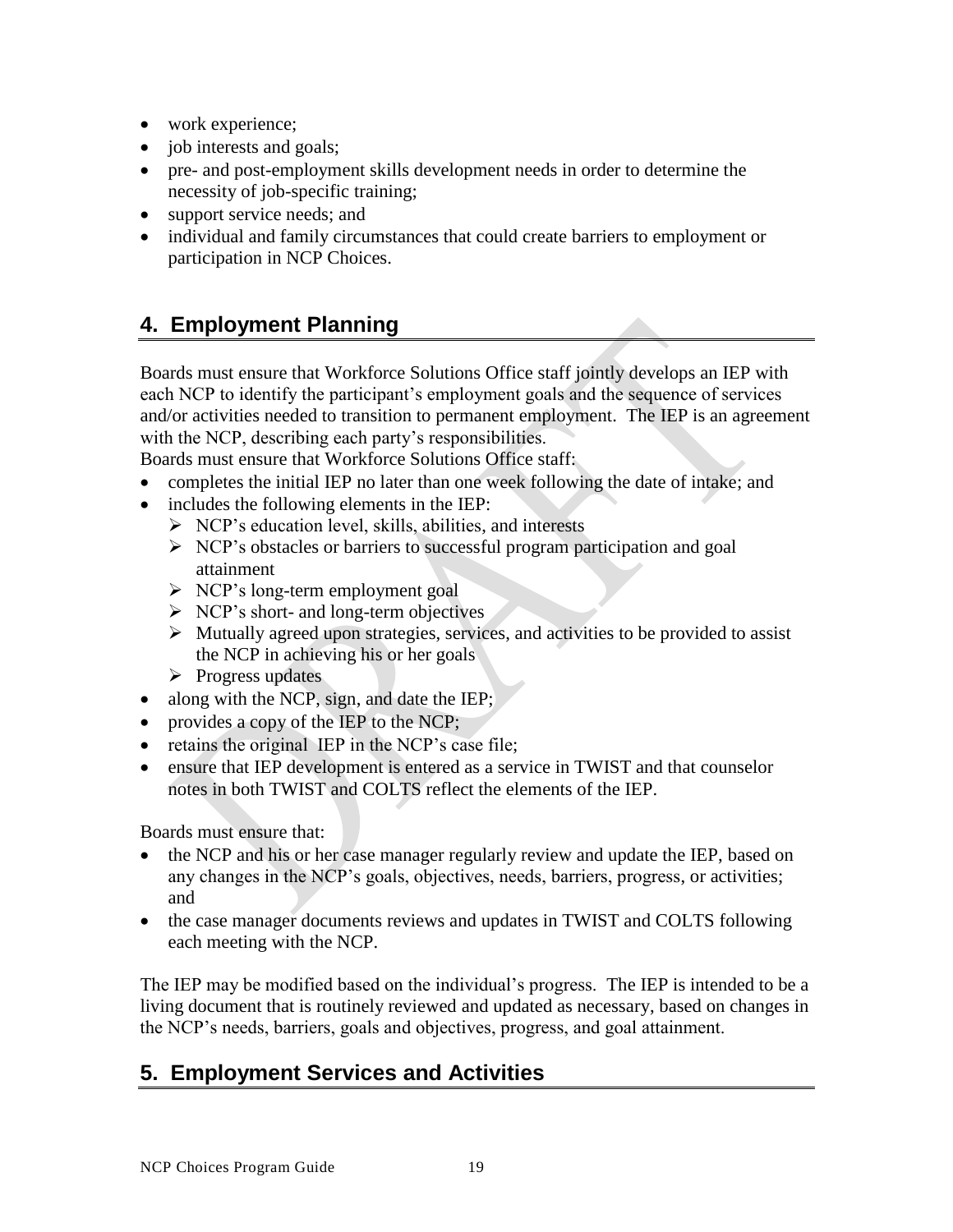<span id="page-19-0"></span> barriers to employment and help NCPs obtain permanent, full-time employment earning The services provided to NCPs are similar to the services provided to TANF recipients under TWC's Choices program. The goal of NCP Choices services is to eliminate self-sufficient wages.

Some local strategies to accomplish this goal have included:

- collaborating with, and co-enrolling NCPs in, other programs when appropriate (WIA, Self-Sufficiency Fund, targeted job training programs, apprenticeships, etc.);
- offering incentives, such as gift cards and gas cards, to encourage greater participation;
- connecting with local employers for subsidized employment or on-the-job training (OJT) opportunities; and
- providing short-term training in high-demand occupations (e.g., welding, HVAC, auto repair).

Boards must be aware that NCP Choices participants are required to participate in at least 30 hours of work activities per week until they enter full-time employment. Boards must ensure that case managers are accessible to allow NCP Choices participants to submit documentation of job search, report job search progress, and receive additional guidance.

Boards must provide the following employment and support services, as appropriate, based on Workforce Solutions Office staff assessments of individual NCP skills, strengths and barriers and as described in the NCP's IEP.

### **a. Job Readiness**

Boards may provide job readiness services to assist NCP Choices participants in seeking, obtaining, and retaining employment. Job readiness activities must be documented in both COLTS and TWIST services and counselor notes. These activities include:

- life skills;
- guidance and motivation for development of positive work behaviors for the labor market;
- job skills assessment;
- job counseling;
- interviewing skills and practice interviews; and
- assistance with applications and résumés.

#### **b. Job Search**

Boards must be aware that job search activities can be self-directed or staffassisted and include: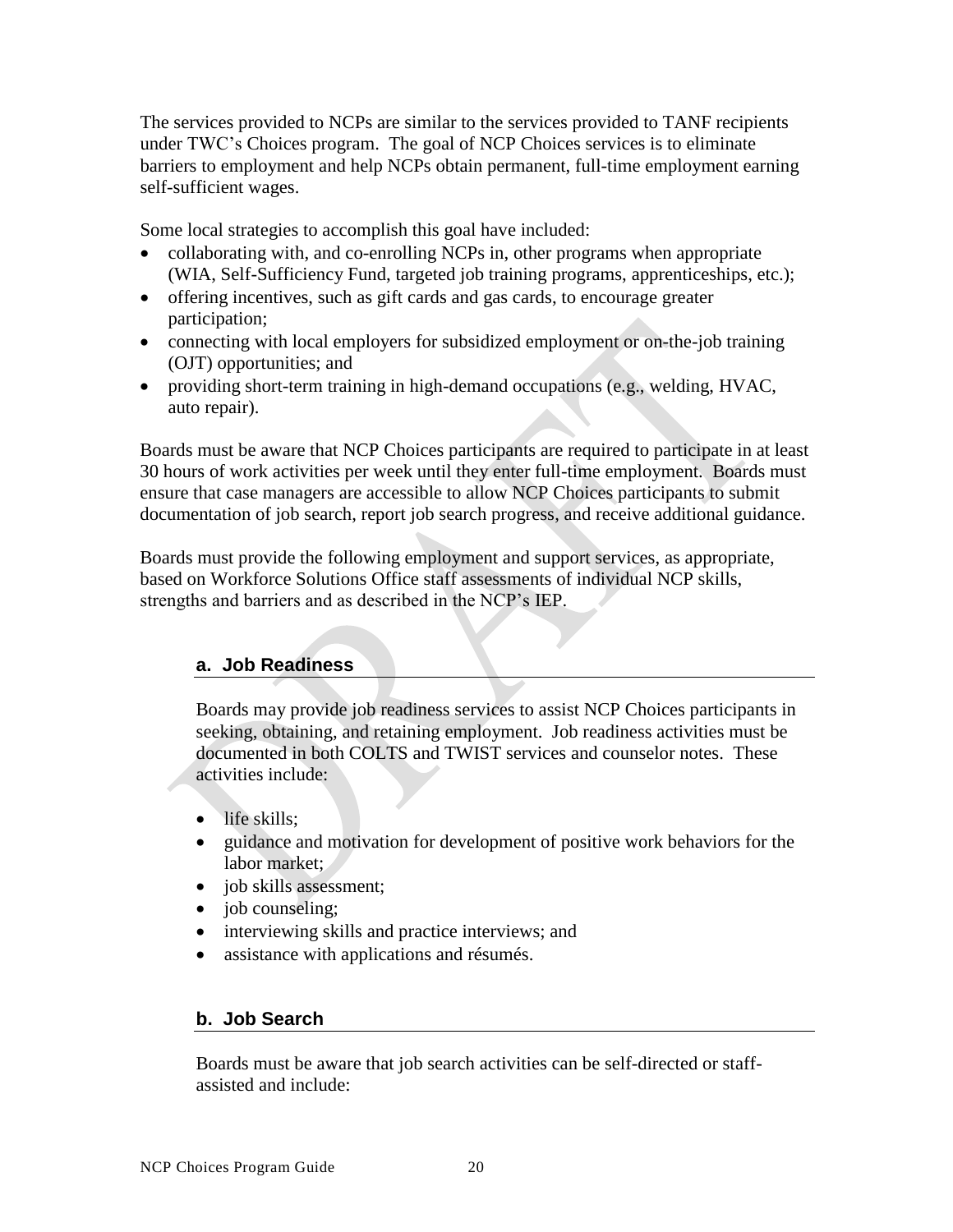- <span id="page-20-0"></span>• seeking and obtaining information on available jobs;
- attending job fairs and job clubs;
- contacting job referrals;
- applying or interviewing for job vacancies;
- contacting potential employers; and
- participating in job development services focused on active engagement of employers.

Job search activities must be verified and documented in both COLTS and TWIST services and counselor notes, and includes the type of verification received. Boards have local flexibility to determine whether, and what percent of, documentation must be verified to validate job search activities.

### **c. Vocational Educational Training**

Boards must ensure that, when provided, vocational educational training:

- is directly related to a demand occupation within the local labor market;
- is consistent with the employment goals identified in the IEP;
- is provided only if there is an expectation that employment will be secured upon completion of the training; and
- prepares NCPs for a specific trade, occupation, or vocation other than a baccalaureate or advanced degree.

Boards must ensure that training provided for an unemployed NCP is:

- short term (typically 4–6 weeks in duration); and
- coordinated with local OAG staff; and
- is verified and documented in both COLTS and TWIST services and counselor notes, and includes the type of verification received.

Examples of successful short-term training courses include OSHA HAZWOPER certification, auto repair, welding, truck driving, HVAC installation and repair, and forklift certification.

#### **d. Educational Services**

Boards must ensure that allowable educational services directly relate to employment, including:

- educational activities leading to a high school diploma or completion of a GED credential;
- Adult Basic Education (ABE);
- English as a Second Language (ESL); and
- workforce adult literacy and language instruction.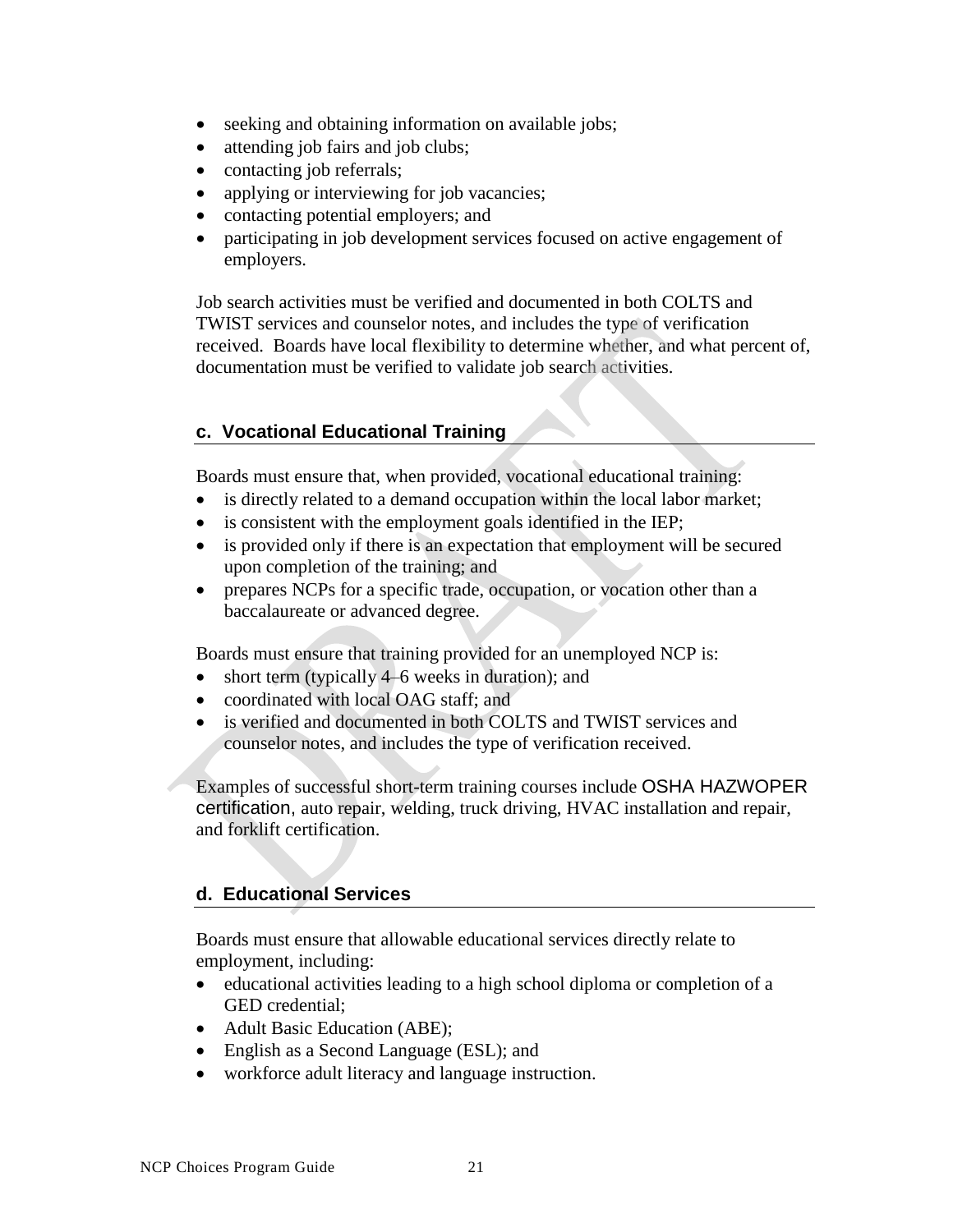<span id="page-21-0"></span>Boards must ensure that Workforce Solutions Office staff verifies the educational services curriculum to ensure that the NCP is provided with knowledge and skills related to specific occupations, work settings, jobs, or job offers.

Boards may:

- pay for the cost of testing and the issuance of certificates if other sources of payment are not available; and
- authorize payments up to the amount charged other customers of the test centers.

Boards must ensure that NCPs demonstrate readiness to take one or more of the tests before being referred to test centers by Workforce Solutions Office staff.

Boards must ensure that:

- charges cover the actual cost of testing, any national or state processing fees, and the cost of the certificate;
- direct payments are made to the test centers for testing costs and the issuance of certificates to NCPs; and
- services and/or activities are verified and documented in both COLTS and TWIST services and counselor notes, and includes the type of verification received.

Boards must be aware that distance learning is not an allowable activity unless it is performed in a supervised setting. Supervised settings include Workforce Solutions Offices, educational institutions, or other applicable settings where a responsible party is physically present and supervising the completion of the computer-based training.

## **e. Work Experience**

Work experience includes any work without pay or compensation that allows an individual to gain knowledge, training, or skills necessary to obtain employment. Boards must ensure that work experience is:

- similar in concept to OJT;
- in the private, for-profit sector;
- authorized on a case-by-case basis;
- expected to improve the employability of the individual;
- time-limited (as defined by the Board) and designed to move the recipient into unsubsidized employment;
- unsalaried, with designated hours, tasks, skills, and attainment objectives;
- supervised daily by an employer, worksite supervisor, or designated representative; and
- verified and documented in both COLTS and TWIST services and counselor notes, and includes the type of verification received.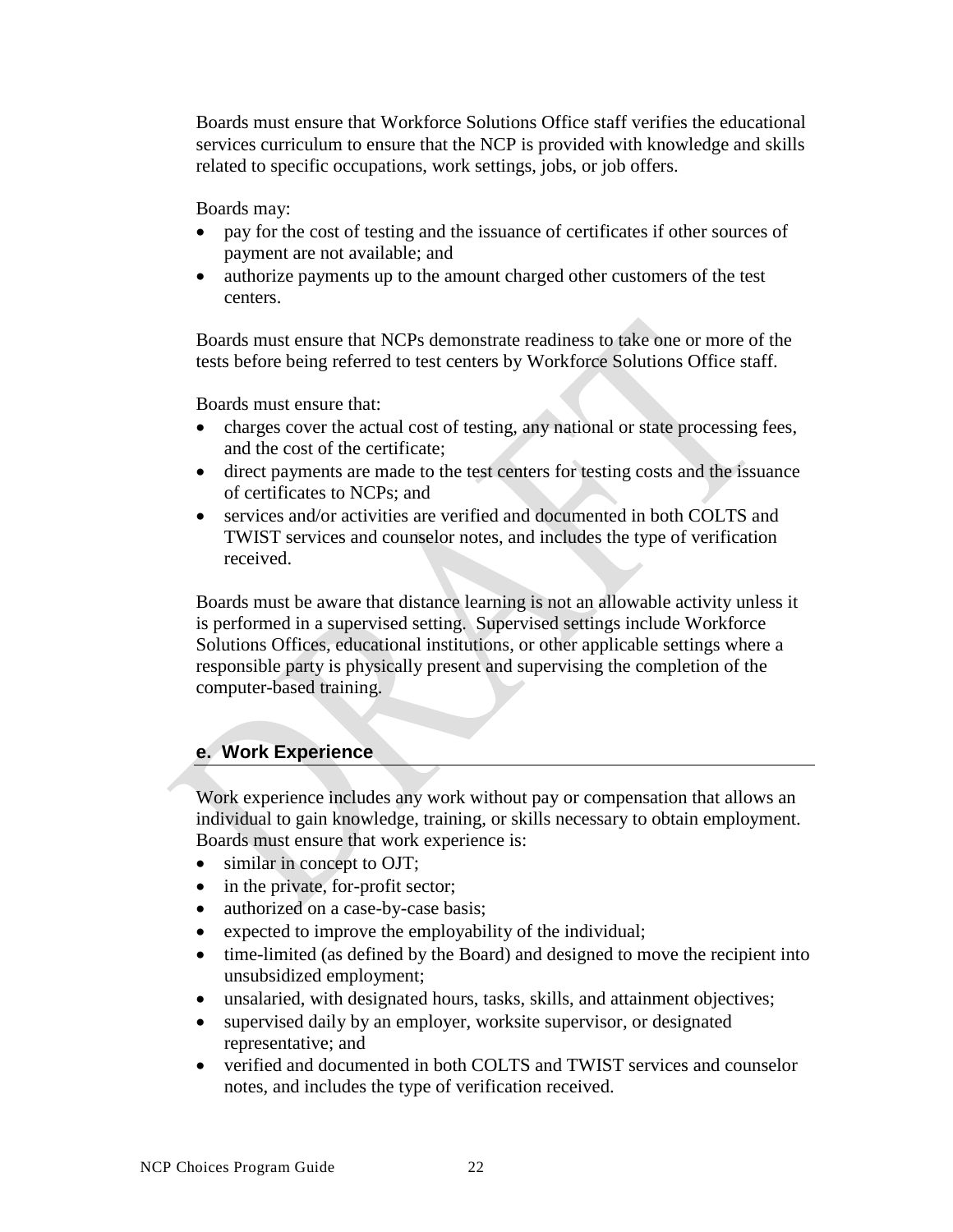## <span id="page-22-0"></span> **f. On-the-Job Training**

OJT is provided by an employer, on or off the worksite, to an NCP who is engaged in productive work in a job. Boards must ensure that OJT:

- provides knowledge or skills essential to the full and adequate performance of the job;
- provides the employer with reimbursement of a percentage of the NCP's wage rate for the extraordinary costs of providing the training and additional supervision related to the training;
- is limited in duration as appropriate to the occupation for which the NCP is being trained, taking into account the content of the training, the prior work experience of the individual, and the service strategy of the individual;
- includes training specified by the employer (i.e., customized training);
- provides wages, benefits, and working conditions equal to those provided to the employer's incumbent employees who have worked a similar length of time and performed a similar type of work;
- is supervised daily by the employer, worksite sponsor, or service provider's designated representative; and
- is verified and documented in both COLTS and TWIST services and counselor notes, and includes the type of verification received.

Boards are not required to procure employers for OJT and customized training. However, if a Board chooses to offer OJT and customized training, it must establish local policies for identifying employers for OJT and customized training services.

## **g. Subsidized Employment**

Subsidized employment is short-term employment, either full- or part-time, in the private or public sector, where a portion of the individual's wages are subsidized. It is designed to allow the individual to learn the skills necessary to transition into unsubsidized employment. A Board may not be the employer of record for NCPs enrolled in a subsidized employment activity. Employers cannot use subsidized employment to displace existing employees, and wages must be at least the federal minimum wage.

Subsidized employment must be verified and documented in both COLTS and TWIST services and counselor notes, and includes the type of verification received.

#### **h. Unsubsidized Employment**

 Unsubsidized employment includes either full- or part-time employment in which wages are paid in full by the employer. If the NCP is not employed full-time,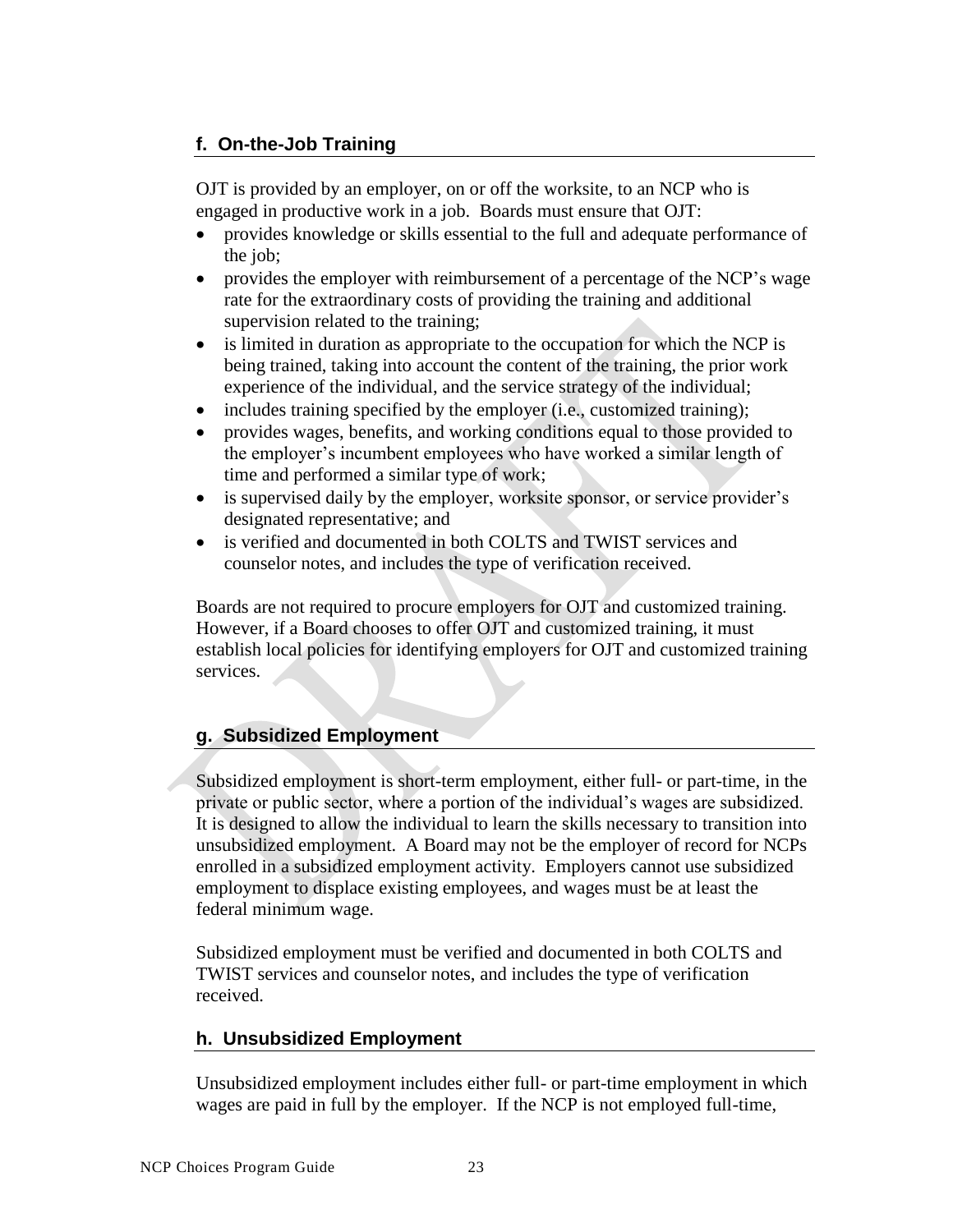<span id="page-23-0"></span> Boards must ensure that he or she still participates in a total of at least 30 hours of work activities per week.

 services and counselor notes, and includes the type of verification received. Employment must be verified and documented in both COLTS and TWIST

#### **i. Community Service**

Community service is a way to improve the employability of NCPs through unpaid work experience. Boards must ensure that community service is authorized on a case-by-case basis, and contains structured, daily supervised activities with a public or private nonprofit organization that directly benefit the community. Community service positions may include work performed in:

- a school or Head Start program;
- a church:
- a government or nonprofit agency; or
- AmeriCorps, Vista, or other private volunteer organization.

Boards must ensure that community service placements are limited to positions that serve a useful community purpose in fields such as:

- health;
- social service;
- environmental protection;
- education;
- urban and rural redevelopment;
- welfare;
- recreation;
- public facilities;
- public safety; and
- child care.

Community Service must be verified and documented in both COLTS and TWIST services and counselor notes, and includes the type of verification received.

## **j. WOTC and Fidelity Bonding**

 disadvantaged in their efforts to find employment. Many NCPs may qualify for The Work Opportunity Tax Credit (WOTC) is a federal income tax benefit administered by the U.S. Department of Labor, for private, for profit employers who hire from target populations. WOTC reduces a business' federal tax liability, serving as an incentive to select job candidates who may be somewhat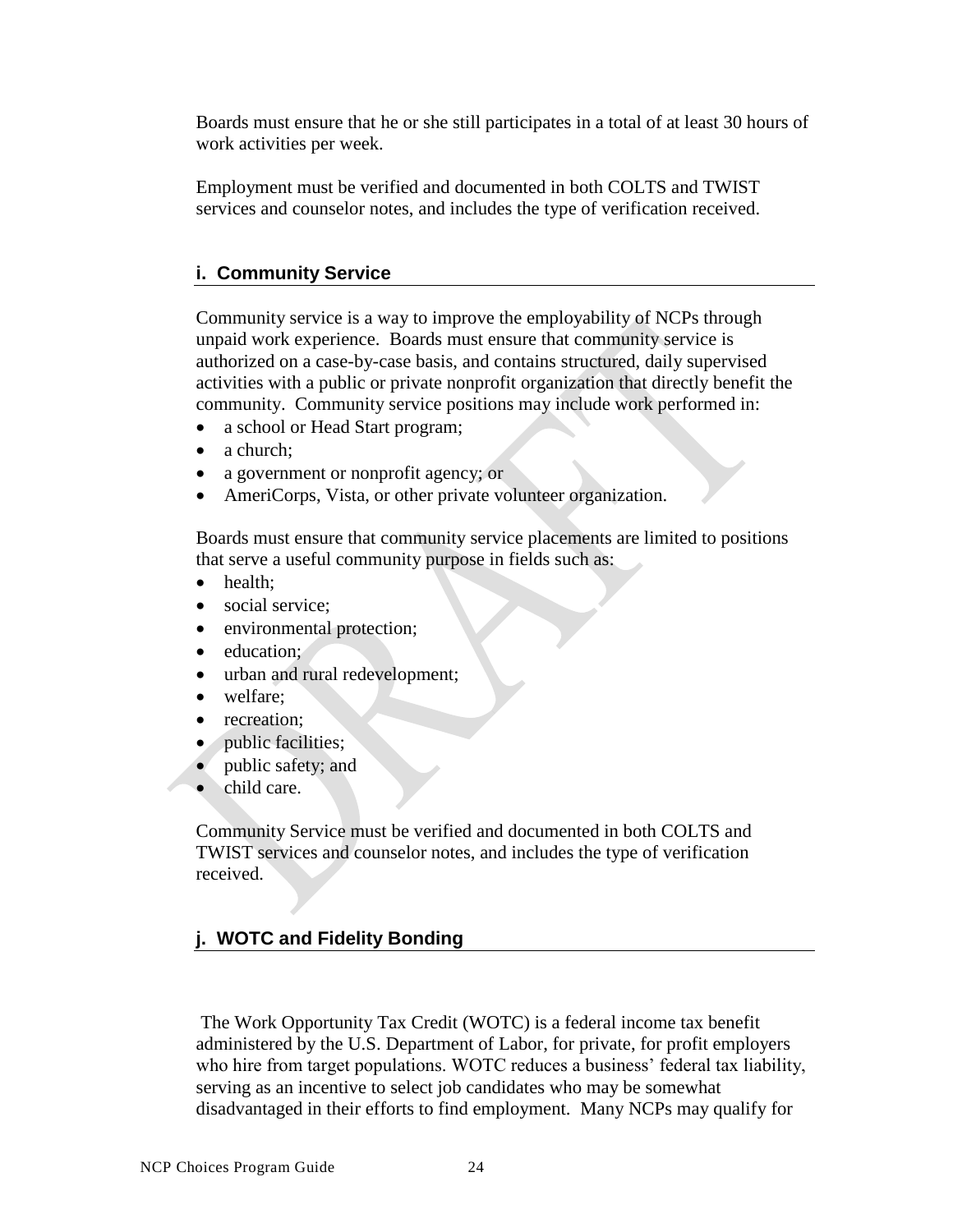<span id="page-24-0"></span> additional incentive for employers to consider hiring an NCP. Additional this tax credit, making them effectively cheaper employees. This can provide an information can be found in WD 24-10.

In addition, free Fidelity Bonding services are available that protect employers against employee acts of dishonesty, including theft, forgery, larceny, and embezzlement.

- Bonds are issued up to \$5,000 for at-risk applicants.
- Fidelity Bonding is an incentive to the employer to hire an at-risk applicant.
- Bonds are issued at no cost to the employer, with no deductible.
- Fidelity Bonding indemnifies a single, specific employer-employee relationship.
- Free Fidelity Bonding coverage is provided for a six-month period; thereafter, if no claim is made against the bond, it can be renewed through the regular commercial network.

*Note*: Fidelity Bonding is not a surety bond or performance bond (commonly required of contractors and self-employed individuals) or insurance for selfemployed individuals.

Individuals eligible for Fidelity Bonding services include:

- Ex-offenders, including individuals with records of arrest, probation, or any police record
- Applicants with poor credit histories, including bankruptcy
- Veterans dishonorably discharged from the military
- Public assistance recipients
- Applicants with a substance abuse history
- Disadvantaged youth who lack a work history
- Anyone who cannot secure bonding through the regular commercial system

For more **information on fidelity bonding, see Technical Assistance Bulletin 243. T**o submit a request on behalf of an **NCP** who has secured a job opportunity requiring fidelity bonding, e-mail **[fidelity.bonding@twc.state.tx.us](mailto:fidelity.bonding@twc.state.tx.us)**.

## **k. Post-Employment Services**

Because the first few months of employment are a critical time for new workers, post-employment follow-up and support services are important to helping individuals retain employment. Key post-employment strategies can include:

- extended or ongoing case management;
- assistance with transportation and work-related expenses;
- referrals to available education and training resources;
- additional career planning and counseling;
- referrals to other service providers and community resources; and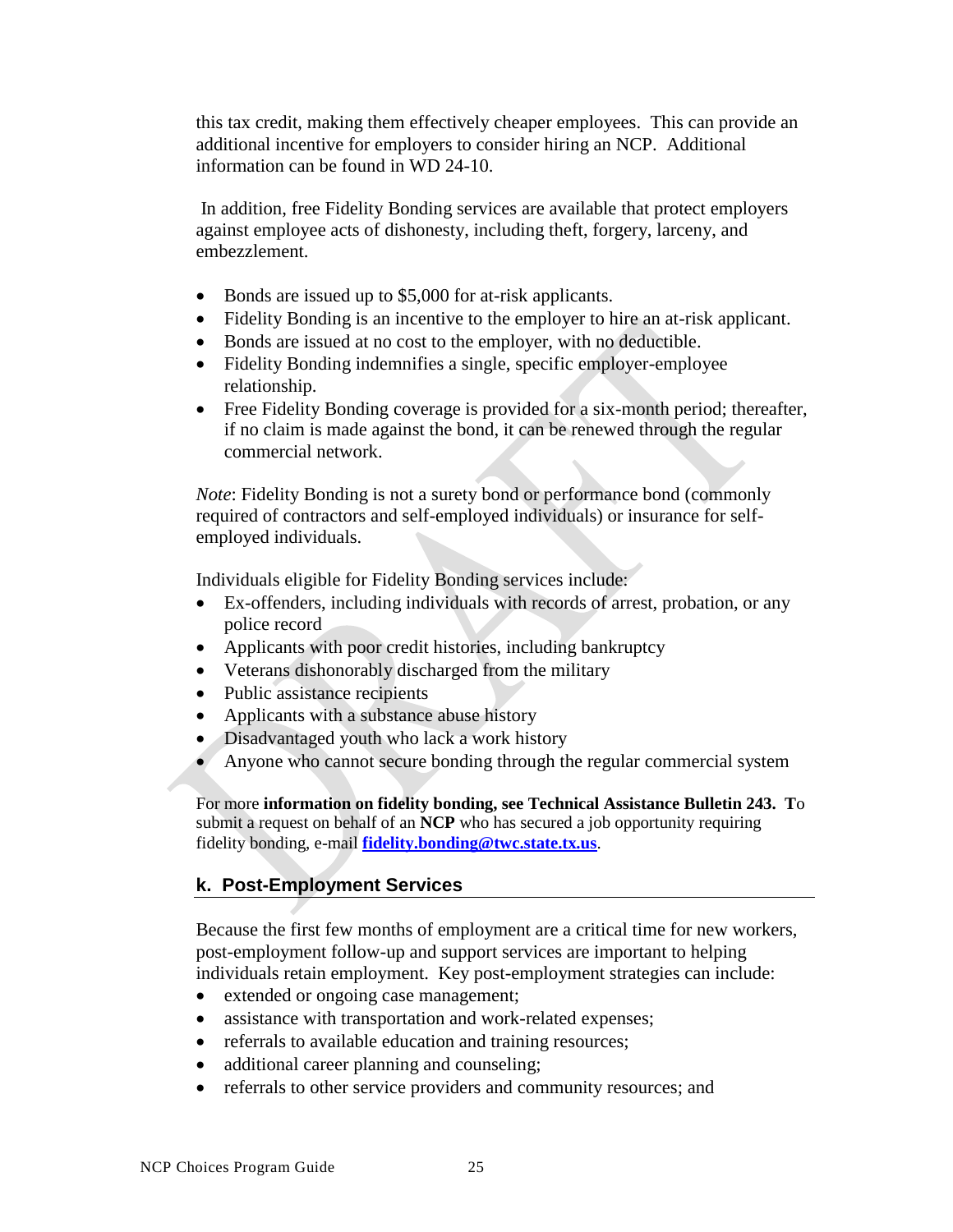• mentoring.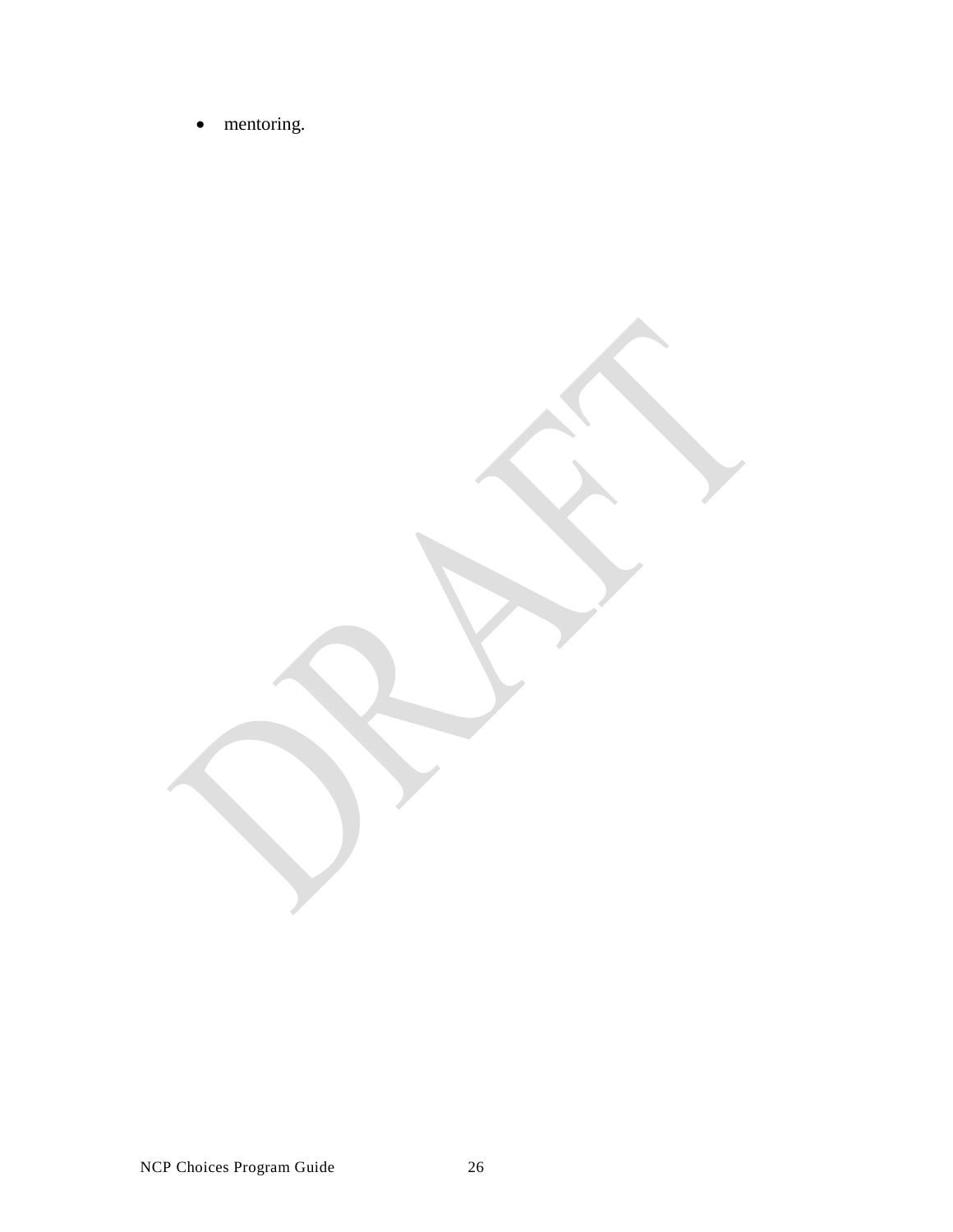## <span id="page-26-0"></span> **B. SUPPORT SERVICES**

Boards must provide support services, as appropriate, to NCP Choices participants to address barriers to employment or participation in NCP Choices.

Boards must ensure that support services are reasonable, necessary, and directly related to participation in the NCP Choices program. Allowable support services include the following:

- Transportation assistance
- Licensing fees
- Work-related expenses (e.g., tools, work clothes, glasses, work boots, etc.)
- GED testing payments
- Short-term training
- One-time, short-term, and non-recurrent payments

All support services provided must be documented in TWIST services and counselor notes.

Support services may be provided to NCPs participating in the NCP Choices program, including during the post-employment retention tracking period. However, Boards must ensure that support services are not extended to NCPs who are not in compliance with program requirements or who have exited NCP Choices.

## **1. Transportation Services**

Boards may provide NCPs with a wide variety of transportation services, as long as the expenditures are reasonable, necessary, and directly related to participation in work-based services, education and training services, and post-employment services. It is recommended that Boards use or develop policies and procedures to ensure that transportation assistance is provided to NCPs when alternative transportation resources are not available.

Boards must ensure that the most economical means of transportation that meets the NCP's needs is used.

## **2. Work-Related Expenses**

 participants to accept or retain employment. Boards also may pay for work-related expenses when an NCP participates in community service and work experience. Boards may pay for work-related expenses that are necessary for NCP Choices

 Boards may allow work-related expenses to be paid in advance or as a reimbursement, based on the individual's needs for the job. Examples of work-related expenses include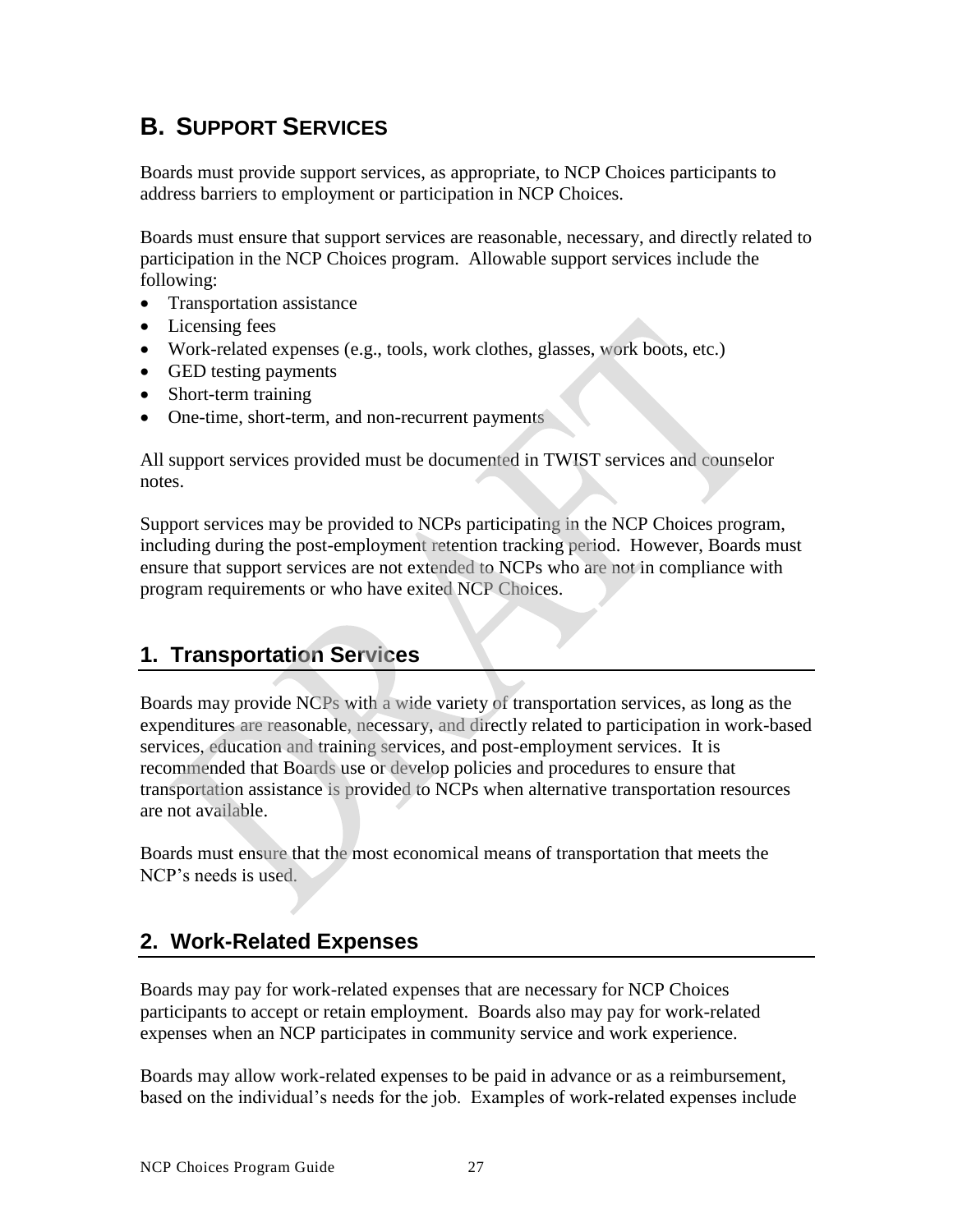<span id="page-27-0"></span>tools, uniforms, transportation, and the cost of vocationally required examinations or certificates.

Boards must ensure that Workforce Solutions Office staff:

- authorizes and reports work-related expenses in TWIST services and counselor notes; and
- documents expenses in the case records.

Additionally, Boards must ensure that local policy and procedures are established regarding the methods of, and limitations on, work-related expenses.

## **3. Nonmonetary Incentives for NCP Choices Participants**

Nonmonetary incentives are compensation in the form of gift cards, gift certificates, or vouchers provided to an NCP in exchange for exceeding specified goals as defined by the Board. The intent is to improve employment and retention outcomes. Incentives do not include support services such as transportation or reimbursement of work-related expenses.

Boards choosing to offer nonmonetary incentives must develop guidelines and strategies (eligibility, limitations, etc.) that provide for the use of the incentives and ensure the incentives are accurately documented in TWIST in a timely manner.

## **4. Non-recurrent Short-Term Benefits**

Boards may provide non-recurrent, short-term benefits designed to deal with specific crisis situations or episodes of need.

Boards must ensure that these benefits, which are not intended to meet recurrent or ongoing needs, do not ex tend beyond four months. Boards choosing to offer nonrecurrent, short-term benefits must develop guidelines and strategies (eligibility, limitations, etc.) that provide for the use of the benefits and ensure the benefits are accurately documented in TWIST in a timely manner.

## **5. Child Care Services**

Many NCPs have children with more than one partner and may need child care assistance in order to participate in NCP Choices. However, these NCPs do not meet current eligibility requirements for child care services and, currently, Child Care Services are not an allowable service using NCP Choices funds. TWC is working to find a solution and boards will be notified if and when this issue is resolved.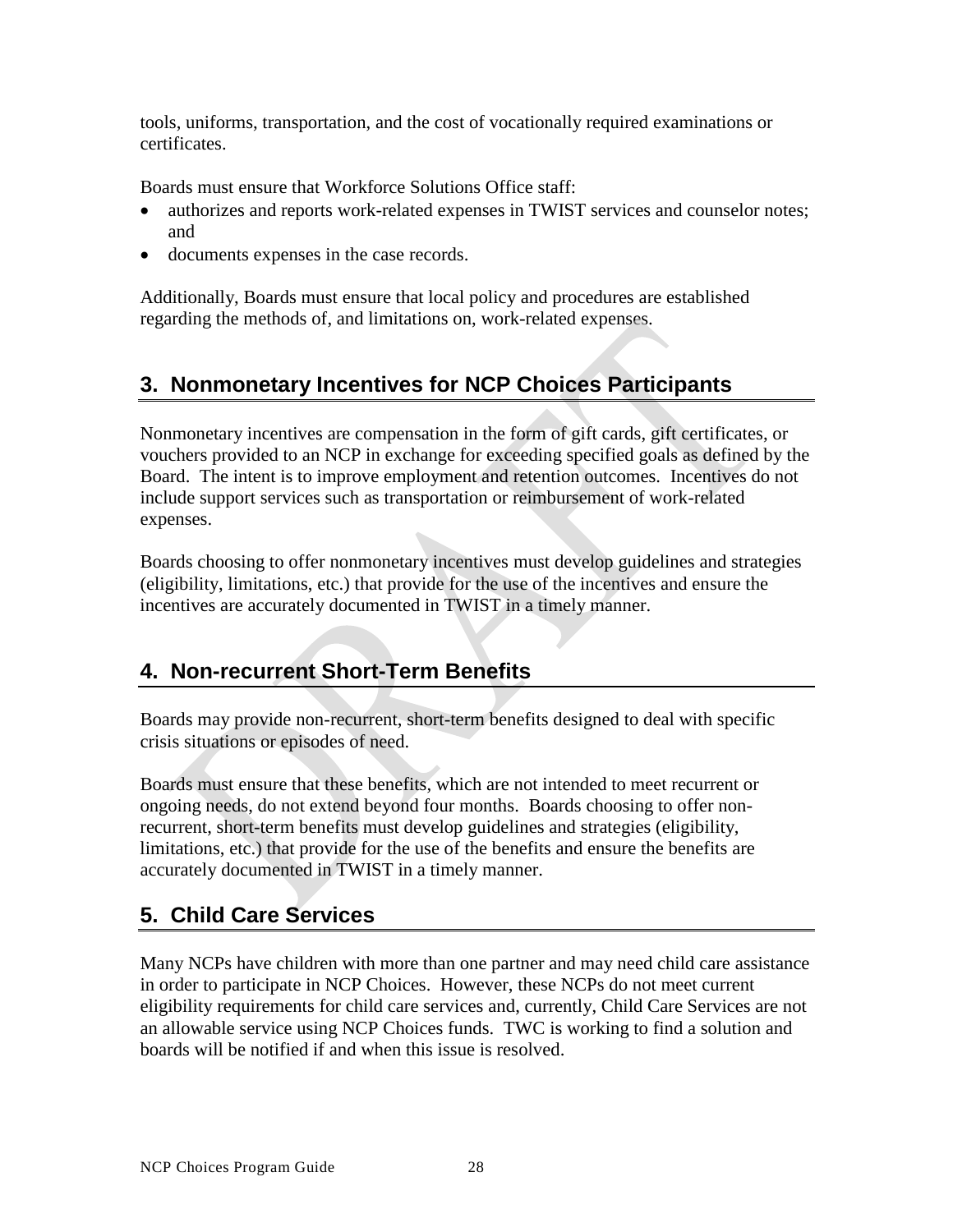## <span id="page-28-0"></span>**C. DOCUMENTATION REQUIREMENTS**

Except as otherwise indicated, Boards may develop their own procedures relating to physical documentation requirements.

Boards must ensure that Workforce Solutions Office staff keeps the signed OAG Authorization to Release Information form (also available in the Resources section of the COLTS website) in the NCP's individual case file. OAG has the right to request an audit of these forms.

Hard copies of the following must also be maintained in individual case files:

- Documents that require a signature, including documents that TWIST cannot identify through data entry, such as job search worksheets, and
- Documents that notify individuals of special provisions related to the NCP Choices program.

At a minimum, all NCP Choices participants must maintain a daily log of their job search participation and employment contacts. Boards must ensure that Workforce Solutions Office staff documents and verifies participation in work activities at least weekly.

Boards may determine how NCP Choices participants present job search information, however, Boards must ensure that, at a minimum, job search documentation is signed and dated by the NCP and includes:

- information on potential employers contacted, including the method, date, and time of contact; the job opening; and the employer's name and contact information;
- daily records of the time spent engaged in job search; and
- a statement certifying that the information presented is true and correct.

The following are acceptable forms of documentation to verify job search logs:

- Fax transmittal receipts for résumés or applications submitted to employers (only if the fax number has been verified as belonging to the listed employer)
- Copies of completed job applications
- Business cards or brochures from the contacted employer
- Signed contact verification forms (as determined by Board policy)
- Printouts of e-mail submissions of résumés or applications (only if the e-mail address has been verified as belonging to the listed employer)

*Note*: Phone calls are not accepted as allowable sources of documentation for either job search or employment verification.

Boards must ensure that Workforce Solutions Office staff:

 Creates a TWIST Program Detail and COLTS record each time an NCP is ordered or referred into NCP Choices ;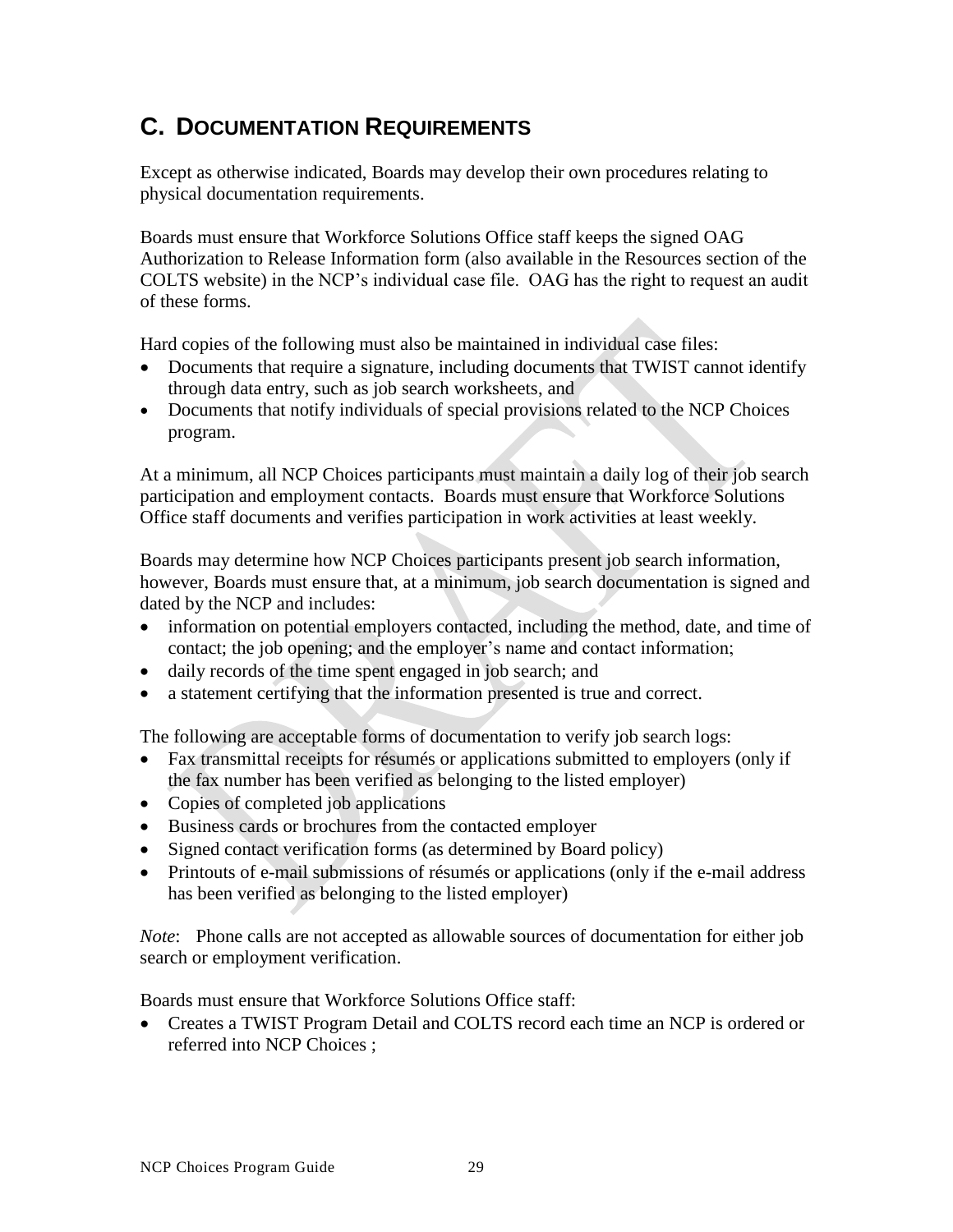- accurately documents all activities, services, and outcomes (participation, employment, and retention) in TWIST and COLTS within three business days of each activity or service;
- reports compliance or noncompliance in TWIST, COLTS, and directly to OAG and/or the court as necessary and appropriate.

 The *NCP Choices TWIST Quick Reference Guide* is available at [http://www.twc.state.tx.us/welref/ncpdeskaid.pdf.](http://www.twc.state.tx.us/welref/ncpdeskaid.pdf)

OAG's *Choices Online Tracking System (COLTS) Training Manual* is available in the Resources section of the COLTS website. TWC program staff can also provide electronic copies to individuals that do not have access to COLTS. All Board and Workforce Solutions Office staff must receive training provided by OAG staff prior to being granted COLTS access. User accounts are created and maintained by OAG Information Technology staff.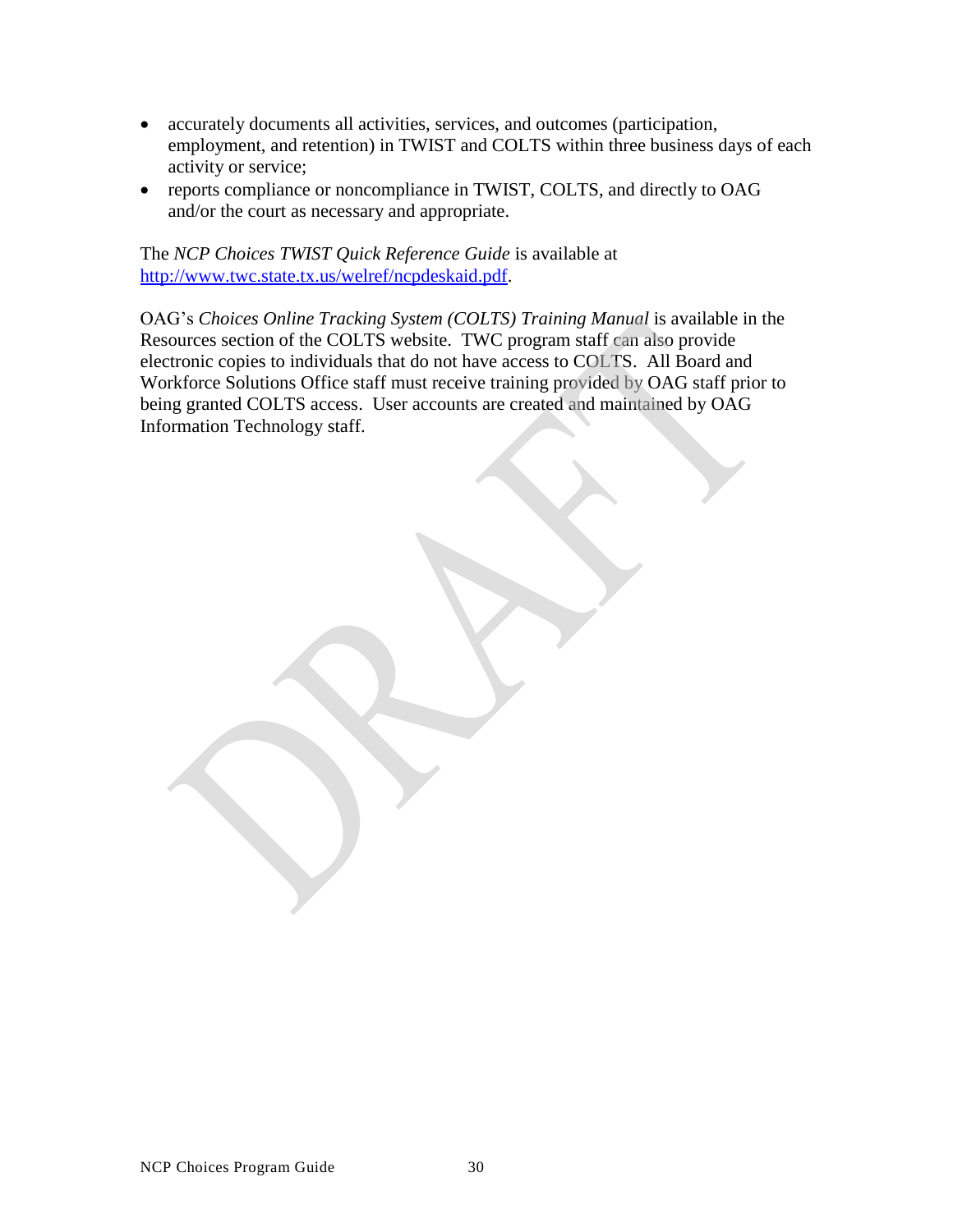## <span id="page-30-0"></span> **D. CASE CLOSURE**

As a rule, workforce staff does not have the authority to remove noncompliant NCPs from NCP Choices. Timely removal, either through administrative or court proceedings, ensures that NCP Choices maintains swift and certain consequences for non-paying NCPs and prevents artificially inflated caseloads for workforce staff. Significant numbers of cases pending removal from NCP Choices takes staff time away from providing services to NCPs who are motivated to participate in the program.

Boards must ensure that, in the event of noncompliance, Workforce Solutions Office staff does not close an NCP's case until receiving notification from OAG or the court that the NCP has been removed from the program. Only upon receiving confirmation that the NCP has been removed can the TWIST Program Detail and the COLTS record be closed.

Boards must ensure that Workforce Solutions Office staff submits, by e-mail or mail, a case closure request to the OAG contact by using:

- the Request to Remove form (available on TWC's website at [http://www.twc.state.tx.us/welref/ncpremoval.pdf\)](http://www.twc.state.tx.us/welref/ncpremoval.pdf); or
- a locally developed form.

Boards must ensure that locally developed forms include the following information:

- Workforce Solutions Office staff person's contact information (name, address, and phone number)
- NCP's name,
- Cause number,
- OAG case number, and
- Reason for requesting the removal.

Reasons for removal from the NCP Choices program:

#### 1. **Meets program requirements**

When an NCP has met program requirements (retained employment for six months) no confirmation from OAG or the court is required to close the case. However, Boards must ensure that Workforce Solutions Office staff:

- accurately enters Employment Outcomes in TWIST,
- enters Counselor notes in TWIST and COLTS indicating that the NCP has successfully completed the NCP Choices program; and
- closes the TWIST Program Detail and the COLTS record.

#### 2. **Noncompliance with NCP Choices program requirements**—

Boards must determine noncompliance with workforce-related program performance and submit requests to OAG for case closure based on the following program guidelines:

• an NCP has not met program participation requirements for 30 days, or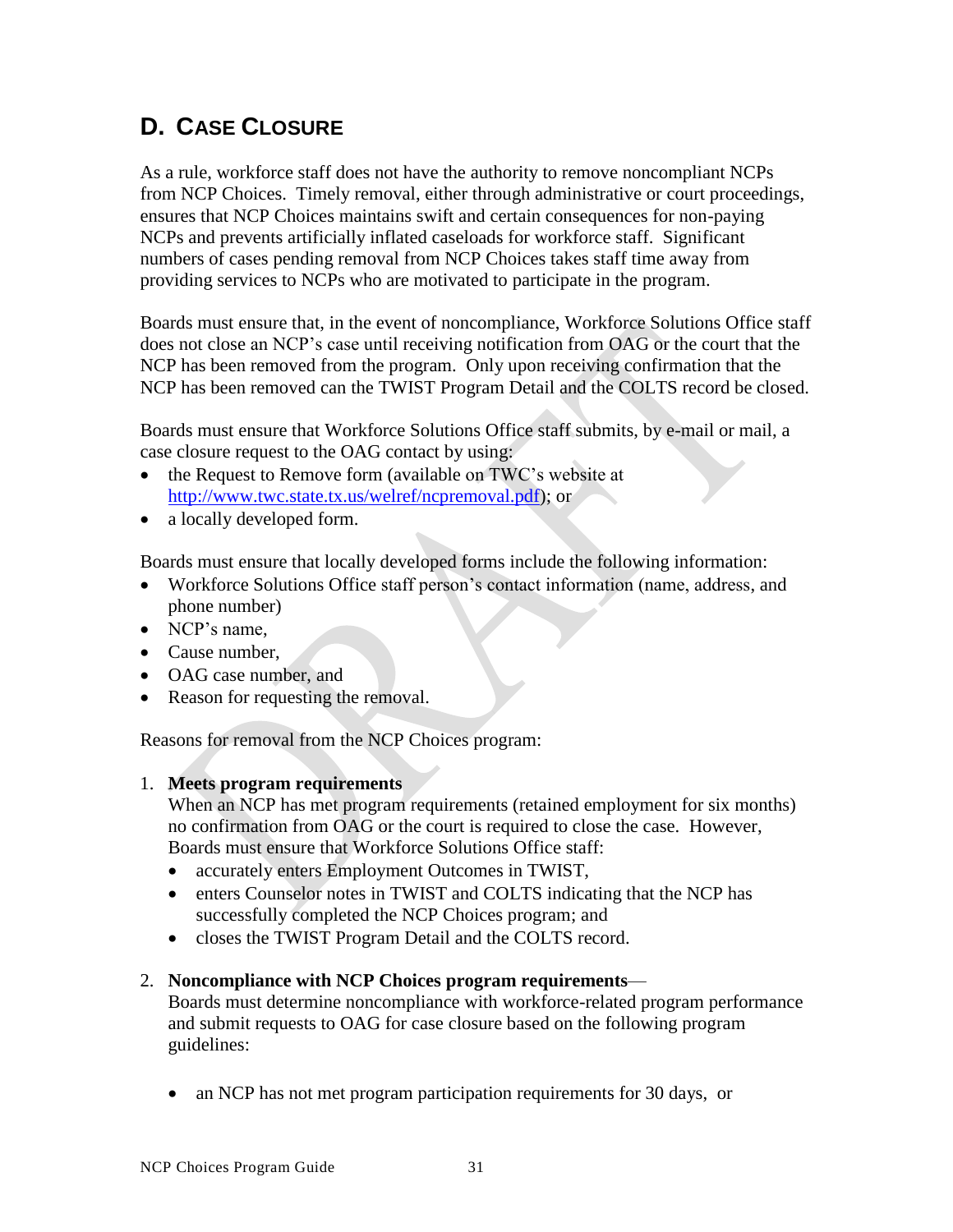• an NCP is compliant with NCP Choices program requirements, but has not obtained employment after 180 days of participation. (*Note*: This time frame may be shorter than 180 days, but not be less than 90 days.)

#### 3. **Becomes ineligible or unable to participate**

If an NCP becomes ineligible or unable to participate for any of the following reasons, Boards must ensure that Workforce Solutions Office staff immediately submits requests to OAG for case closure: deceased, jailed on charges unrelated to child support, medically unable to work, not legally allowed to work in the United States, moved out of the workforce area, or if staff discover that the NCP does not meet all program eligibility requirements.

In an effort to assist with caseload management and to adhere to the principle of "swift and certain" consequences, Boards must ensure that Workforce Solutions Office staff follows these procedures:

 $\mathcal{C}_{\mathcal{M}}$ 

| <b>Immediate Request for</b><br><b>Removal</b>                                                                                                                                                                                                                 | <b>Request for Removal after</b><br>30 Days                                                                                                                                                                                                                                                            | <b>Request for</b><br><b>Removal after</b><br>90 Days                                                                                             | <b>Request for</b><br><b>Removal after</b><br>180 Days                                                |
|----------------------------------------------------------------------------------------------------------------------------------------------------------------------------------------------------------------------------------------------------------------|--------------------------------------------------------------------------------------------------------------------------------------------------------------------------------------------------------------------------------------------------------------------------------------------------------|---------------------------------------------------------------------------------------------------------------------------------------------------|-------------------------------------------------------------------------------------------------------|
| • Deceased (documented)<br>• Incarcerated (unrelated to<br>child support)<br>• Disability<br>(documented)<br>• Not legally allowed to<br>work in the United States<br>• Relocated out of<br>workforce area<br>• Eligibility misrepresented<br>or misunderstood | • NCP does not appear for<br>first meeting or does not<br>return after first meeting<br>and does not respond to<br>outreach.<br>• NCP is not complying with<br>program requirements (e.g.,<br>no active work search or<br>weekly contact until<br>employed, or no monthly<br>post-employment contact). | NCP is actively<br>participating in<br>the program, but<br>is still<br>unemployed;<br>NCP can be<br>removed after-<br>but not before—<br>90 days. | NCP is actively<br>participating in<br>the program, but<br>is still<br>unemployed after<br>six months |
| <i>Note</i> : Cases can be closed<br>immediately upon<br>notification that a capias has<br>been issued or a motion to<br>revoke has been filed.                                                                                                                |                                                                                                                                                                                                                                                                                                        |                                                                                                                                                   |                                                                                                       |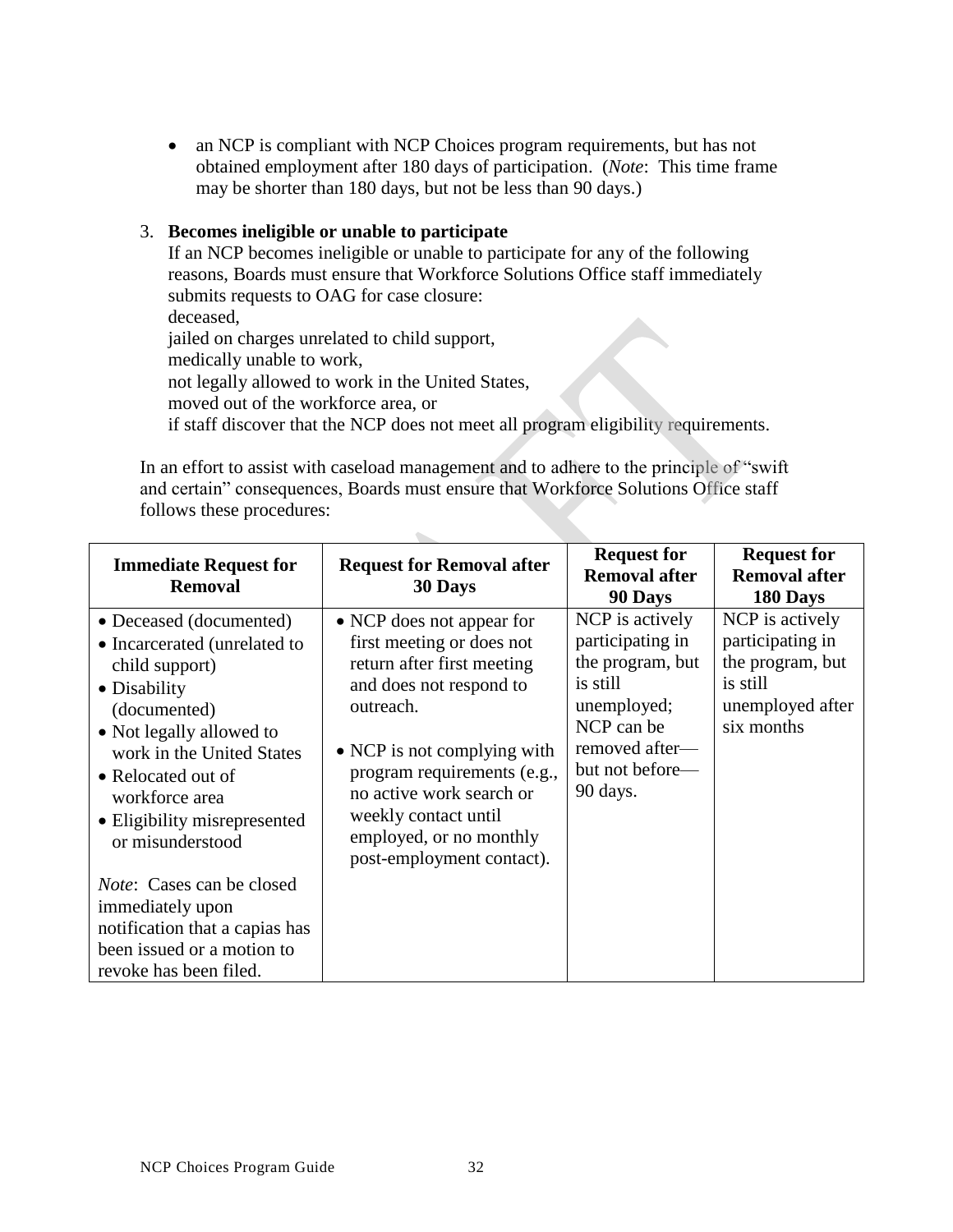## **E. NCP Choices Performance Measures**

 the NCP Choices program. The following two performance measures are contracted to Performance measures are important indicators of progress towards meeting the goals of the Boards:

- Meet or exceed 65% Obtained Employment, and
- Meet or exceed 50% Retained Employment.

NCP Choices program performance is calculated using the Non-Custodial Parent Choices TWIST Web Report (#220), using its own methodology –separate, and very different, from Common Measures.

NCP Choices calculates performance when an NCP exits the program.

Exiters are defined as those individuals who received a service while participating in the NCP Choices program and exited for the one of the following reasons: Case Dismissed, Court Imposed Penalty, or Closed Successful.

Exiters who obtained employment while participating in the NCP Choices program count towards the Obtained Employment performance measure.

NCPs who were employed for six months while in the program are counted towards the Retained Employment performance measure.

NCPs who exit for the following reasons are excluded from performance calculations: Institutionalized, Health/Medical, Relocated, Deceased, Eligibility Misrepresented/misunderstood, and any NCP who exits Failed to Participate (regardless of the Exit Reason).

Any time an NCP is provided with a qualifying service, they become a participant for Common Measures performance. Since most services provided by NCP Choices fall into this category, staff needs to ensure that they enter all service information completely, accurately and timely in accordance with Common Measures requirements.

However, because NCP Choices participants are only included in Boards' overall performance, the impact on Boards' respective performance measures is insignificant (less than  $1/100^{th}\%$ ).

Further detail on which NCP Choices services are qualifying services can be found on page 8 of the NCP Choices TWIST Quick Reference Guide.

Attachment 1: *Integrated Data Collection and Performance Management* (formerly the Common Measures Desk Aid). Additional Common Measures information is available on the TWC Intranet at [https://intra.twc.state.tx.us/intranet/plan/html/plan-resources.html,](https://intra.twc.state.tx.us/intranet/plan/html/plan-resources.html) and in WD 27-07 Common Measures Desk Aid).<br>NCP Choices Program Guide 33